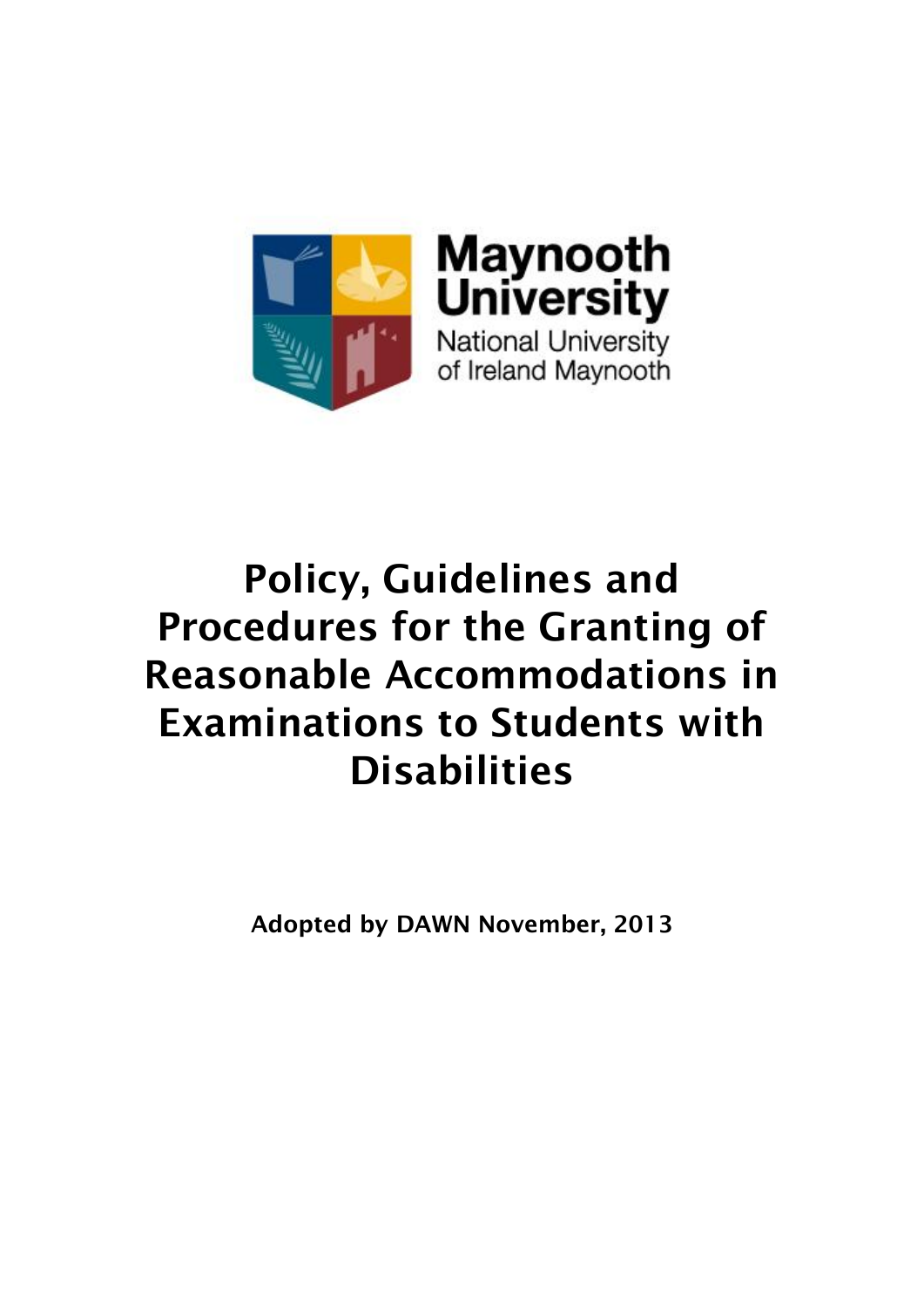

### **INTRODUCTION**

-

The Policy, Guidelines and Procedures for the Granting of Reasonable Accommodations in Examinations to Students with Disabilities is the outcome of work undertaken by the Disability Advisors Working Network (DAWN) in developing standardised assessment procedures for students with disabilities in Higher Education in Ireland. DAWN represents those staff of all Universities, a number of Institutes of Technology, NCAD and NCI, with responsibility for the provision of support to students with disabilities (see Appendix 1). Through this collaboration DAWN hopes to achieve consistency in the standard and delivery of reasonable accommodations in examinations and assessments across the Higher Education sector.

The purpose of this document is to support Higher Education Institutions (HEI) in developing policies and procedures that ensure students with disabilities are treated fairly and equitably in the examination process, thereby allowing them to compete on an equal footing with their peers and to demonstrate their true knowledge and competency.

This document replaces the original Policy on Examination and Assessment Accommodations for Students with Disabilities that was published by DAWN in 2008, and the earlier guidelines on reasonable accommodations in examinations that were published by AHEAD in 2001<sup>1</sup>. A working group, chaired by Maynooth University and comprising representatives from CIT, DCU, TCD, UL, UCC and UCD, was established to comprehensively review the original policy (see Appendix 2). The working group conducted extensive research into examination and assessment accommodations for students with disabilities in second level and in Higher Education in Ireland and abroad. The National Educational Psychological Service and the Psychological Society of Ireland were represented on the working group and the State Examinations Commission provided a detailed written submission. The working group met from December 2011 to June 2012. The recommendations of the working group were presented to DAWN on  $27<sup>th</sup>$  June 2012 for discussion and a final document, incorporating the recommendations of the working group and the views of the wider group, was provisionally adopted on  $16<sup>th</sup>$  November 2012. A legal opinion was subsequently sought from the Office of Corporate and Legal Affairs in University College Cork and the final policy was adopted by DAWN on 8th November 2013.

<sup>1</sup> AHEAD, 2001, *Examination Arrangement for Students with Disabilities: A Guide for Institutions of Higher Education*, Dublin, AHEAD Education Press.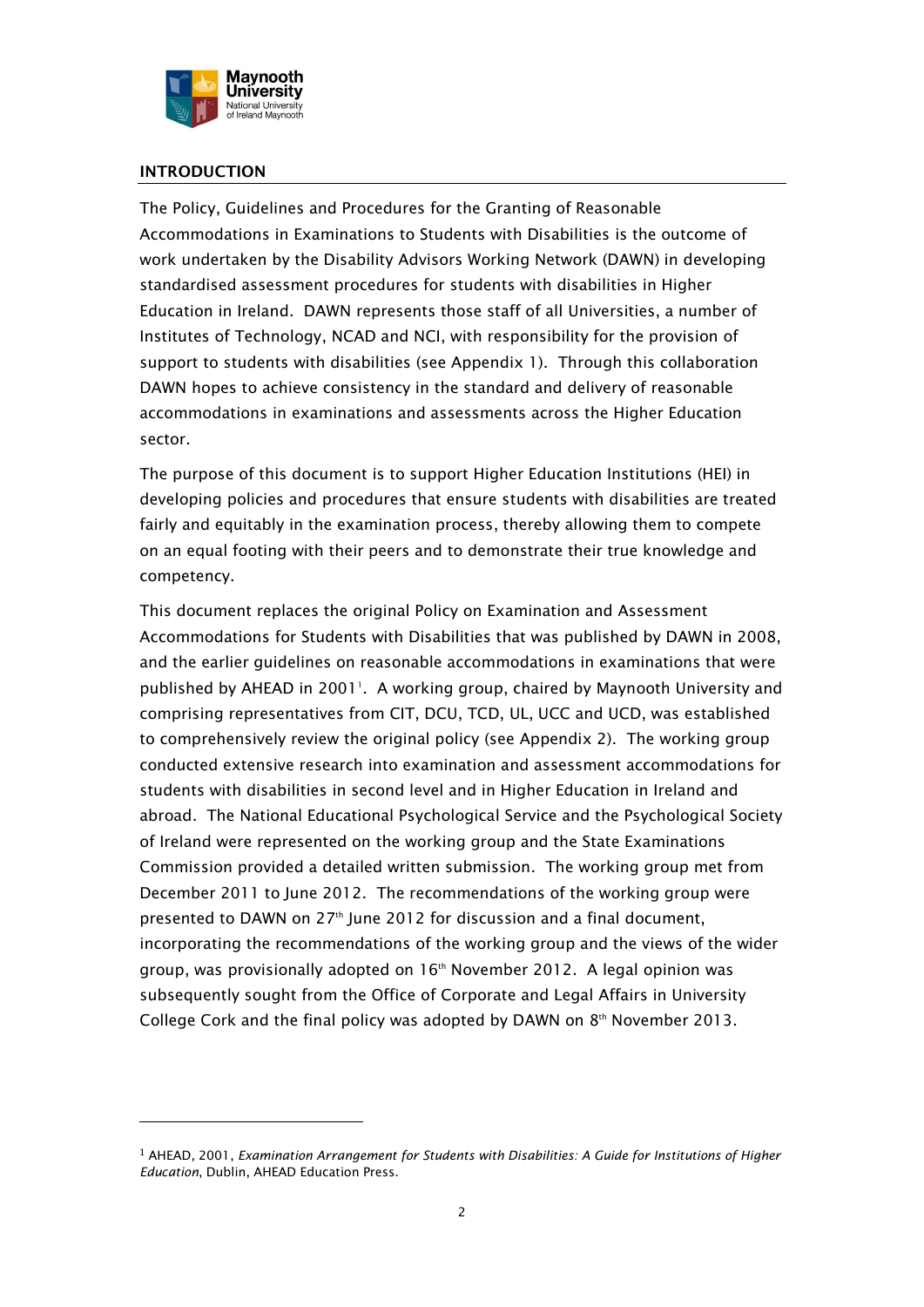

### **Table of Contents**

| Section One: Policy for the Granting of Reasonable Accommodations in              |                                                                          |                                                       |  |  |  |
|-----------------------------------------------------------------------------------|--------------------------------------------------------------------------|-------------------------------------------------------|--|--|--|
|                                                                                   |                                                                          |                                                       |  |  |  |
| 1.                                                                                |                                                                          |                                                       |  |  |  |
| 2.                                                                                |                                                                          |                                                       |  |  |  |
|                                                                                   | 2.1                                                                      |                                                       |  |  |  |
|                                                                                   | 2.2                                                                      |                                                       |  |  |  |
|                                                                                   | 2.3                                                                      |                                                       |  |  |  |
|                                                                                   | 2.4                                                                      |                                                       |  |  |  |
| 3.                                                                                |                                                                          | Guidelines for Granting Reasonable Accommodations  11 |  |  |  |
|                                                                                   | 3.1                                                                      |                                                       |  |  |  |
|                                                                                   | 3.2                                                                      |                                                       |  |  |  |
|                                                                                   | 3.3                                                                      |                                                       |  |  |  |
|                                                                                   | 3.4                                                                      |                                                       |  |  |  |
|                                                                                   | 3.5                                                                      |                                                       |  |  |  |
|                                                                                   | 3.6                                                                      |                                                       |  |  |  |
|                                                                                   | 3.7                                                                      |                                                       |  |  |  |
|                                                                                   | 3.8                                                                      |                                                       |  |  |  |
|                                                                                   | 3.9                                                                      |                                                       |  |  |  |
|                                                                                   | 3.10                                                                     |                                                       |  |  |  |
|                                                                                   | 3.11                                                                     |                                                       |  |  |  |
|                                                                                   | Section Two: Procedures for the Granting of Reasonable Accommodations in |                                                       |  |  |  |
|                                                                                   |                                                                          |                                                       |  |  |  |
| Procedures for the Provision of Alternative Venues for Examinations  16           |                                                                          |                                                       |  |  |  |
|                                                                                   |                                                                          |                                                       |  |  |  |
| Guidelines for Examiners when Marking Scripts from Students with a Disability who |                                                                          |                                                       |  |  |  |
|                                                                                   |                                                                          |                                                       |  |  |  |
|                                                                                   |                                                                          |                                                       |  |  |  |
|                                                                                   |                                                                          |                                                       |  |  |  |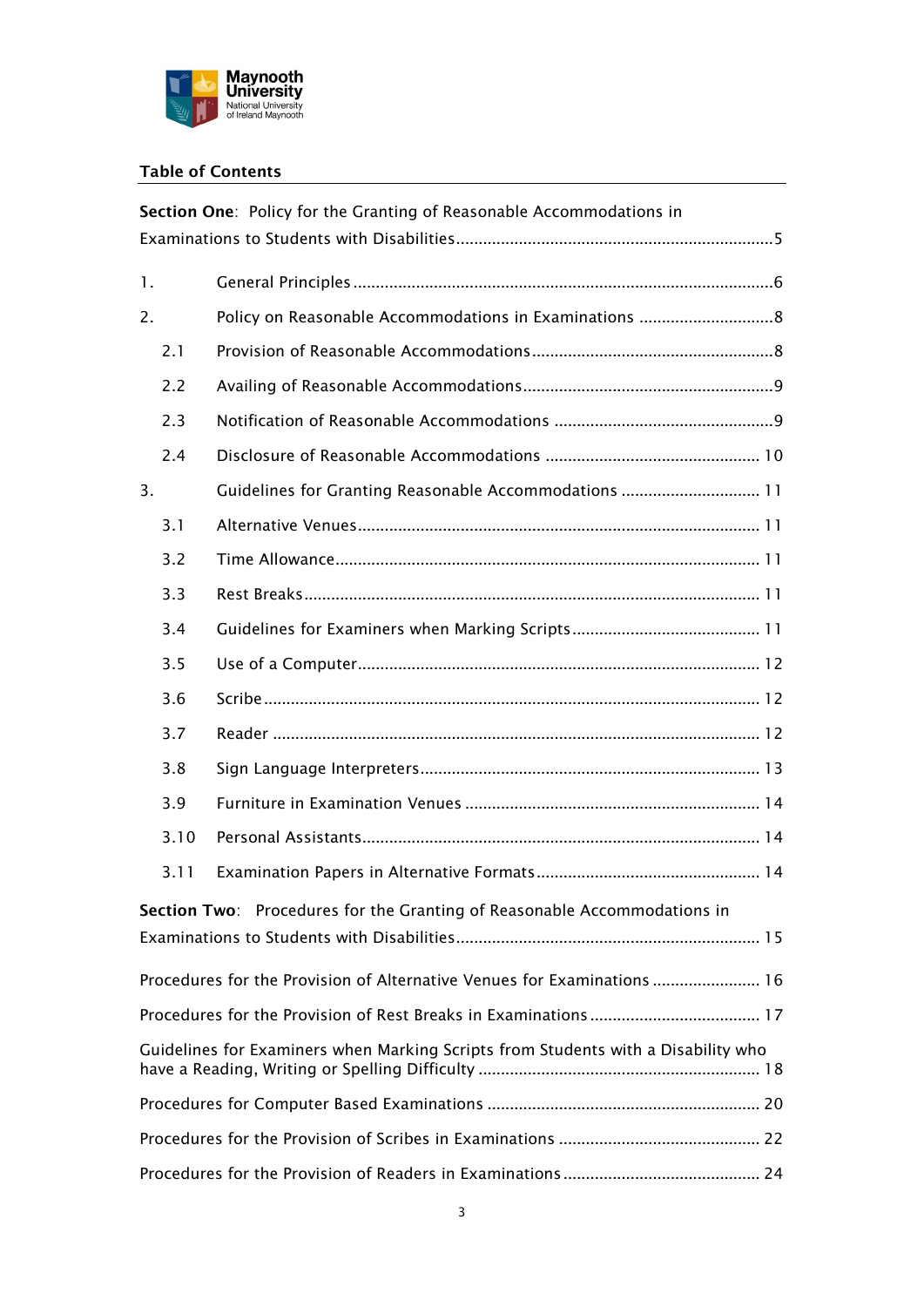

| Procedures for the Provision of Irish Sign Language Interpreters in Examinations  26 |  |
|--------------------------------------------------------------------------------------|--|
|                                                                                      |  |
|                                                                                      |  |
|                                                                                      |  |
|                                                                                      |  |
| Appendix 4: Guidelines for Granting Reasonable Accommodations to Students with a     |  |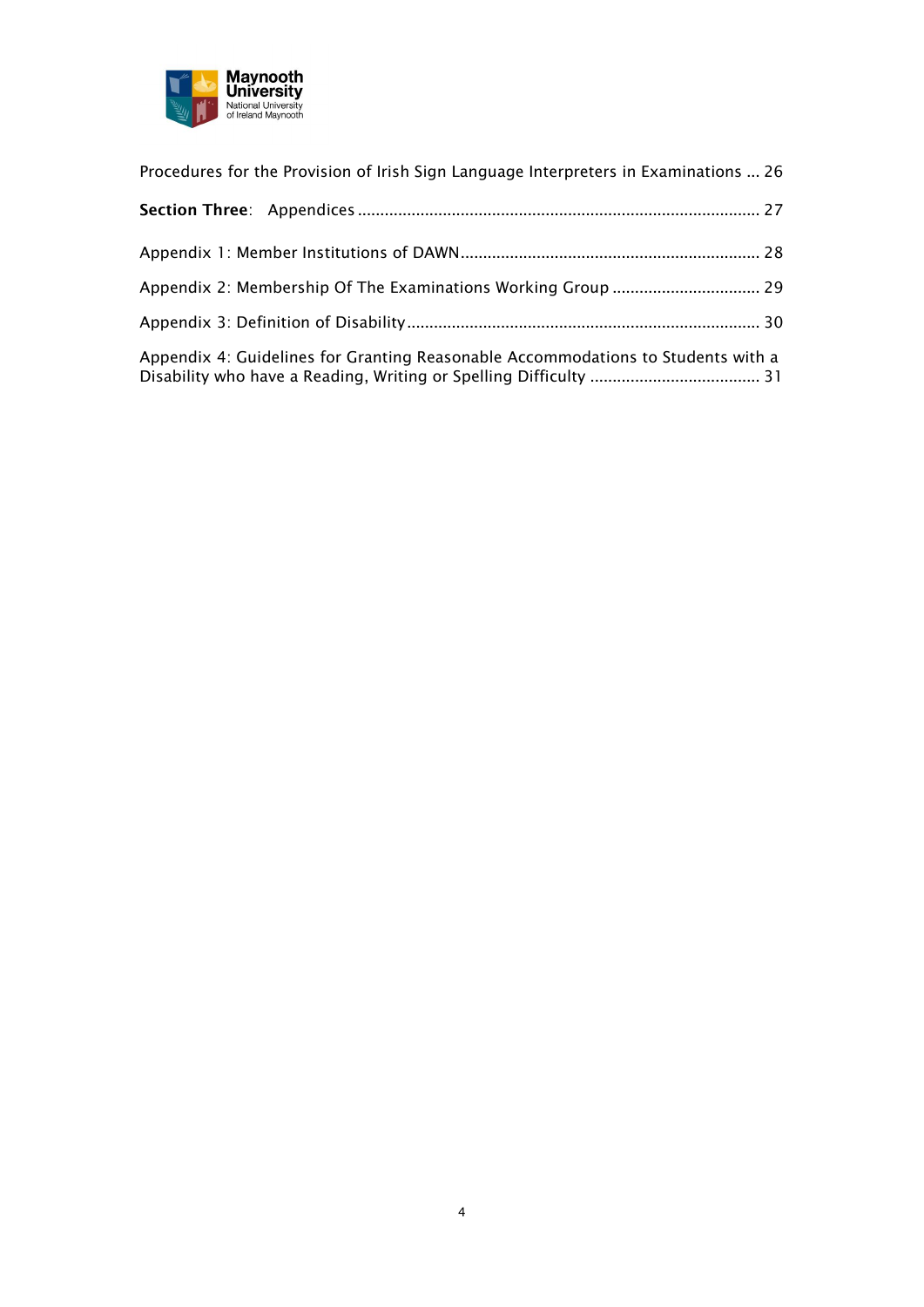

# <span id="page-4-0"></span>**Section One:**

# **Policy for the Granting of Reasonable Accommodations in Examinations to Students with Disabilities**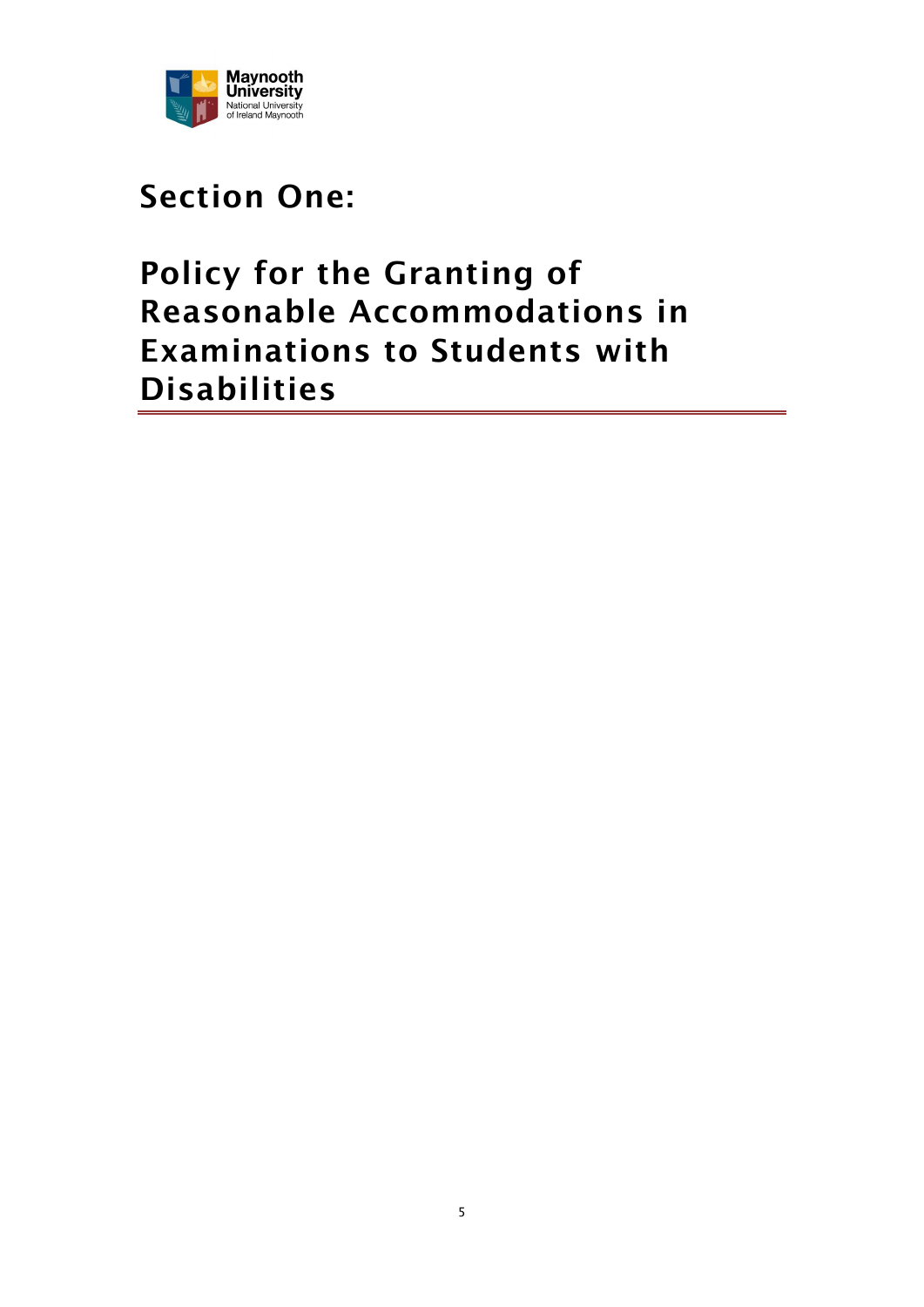

### <span id="page-5-0"></span>**1. General Principles**

- 1.1 National University of Ireland, Maynooth ('Maynooth University' or 'the University') is committed to ensuring, as far as possible and within the framework of current legislative requirements, that students with disabilities have equality of access to and participation in examinations and assessments procedures. This includes University scheduled examinations and any other examinations that contribute to module or course results.
- 1.2 Maynooth University is committed to ensuring that students with disabilities will be enabled to demonstrate their knowledge and competency on an equal footing with their peers.
- 1.3 For the purpose of this document reasonable accommodations are defined as those actions that enable students to demonstrate their true knowledge and ability in examinations without changing the demands of the examination. The intention behind the provision of such accommodations is to alleviate a substantial disadvantage without affecting the integrity of the assessment.
- 1.4 The granting of reasonable accommodations will not put the integrity or status of the examination or assessment at risk, and will ensure fairness to all students.
- 1.5 Since a core principle of examinations is to ensure equitable treatment for all candidates, arrangements should not give the candidate for whom they are made an advantage over other candidates.
- 1.6 Reasonable accommodations should support students to become more independent in their learning.
- 1.7 Ultimate responsibility for ensuring equality of access in examinations and assessments lies with Maynooth University, although a number of administrative units and academic departments may be involved in coordinating reasonable accommodations.
- 1.8 For the purpose of this document the definition of disability is that encompassed by the Equal Status Acts 2000-2011 (as amended from time to time) and the policy adopted through this document will apply to any student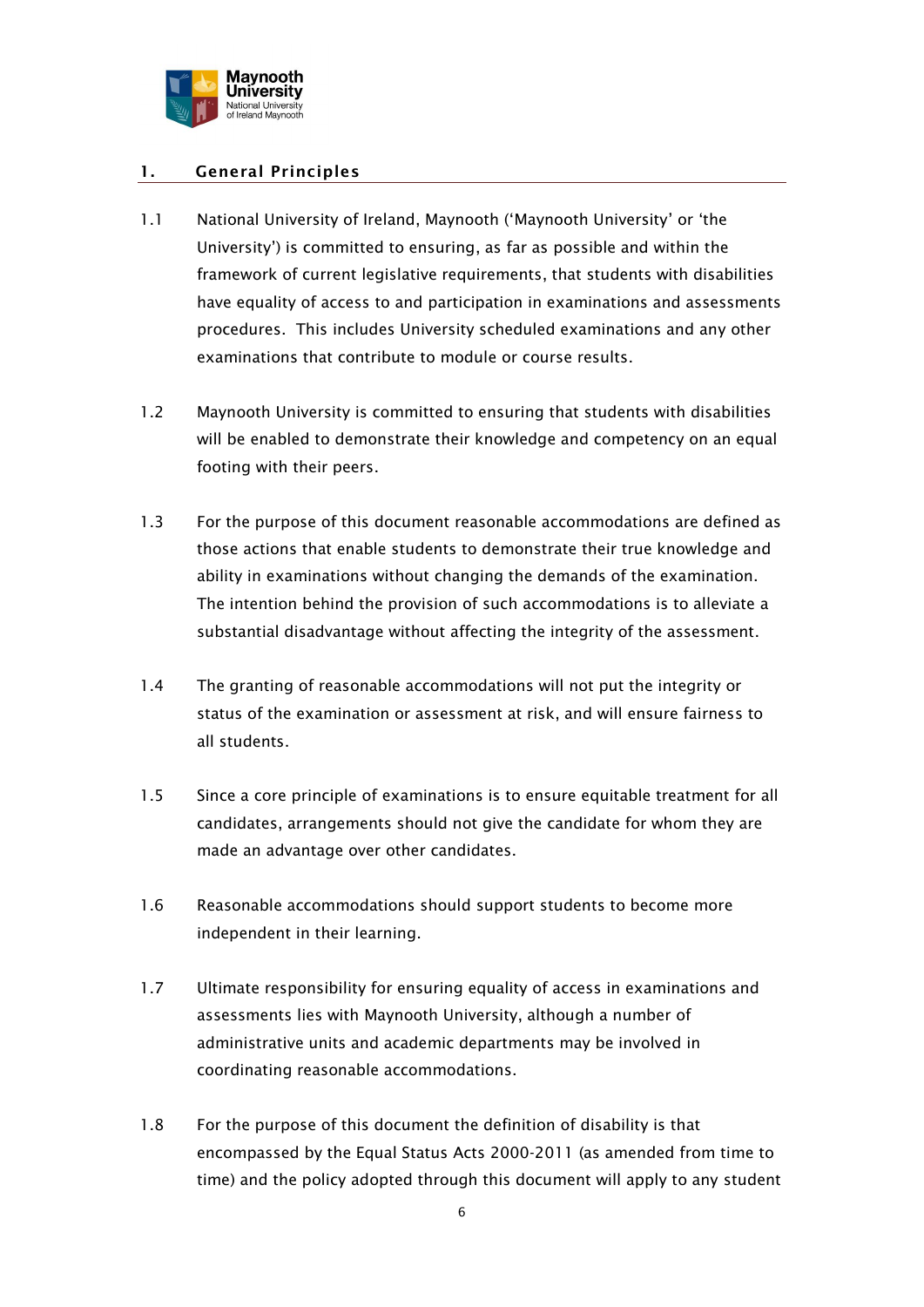

who may be regarded as having a disability under those Acts (see Appendix 3).

1.9 This document is applicable only to those students with a permanent or longterm disability, that is, a disability that is likely to last longer than one year.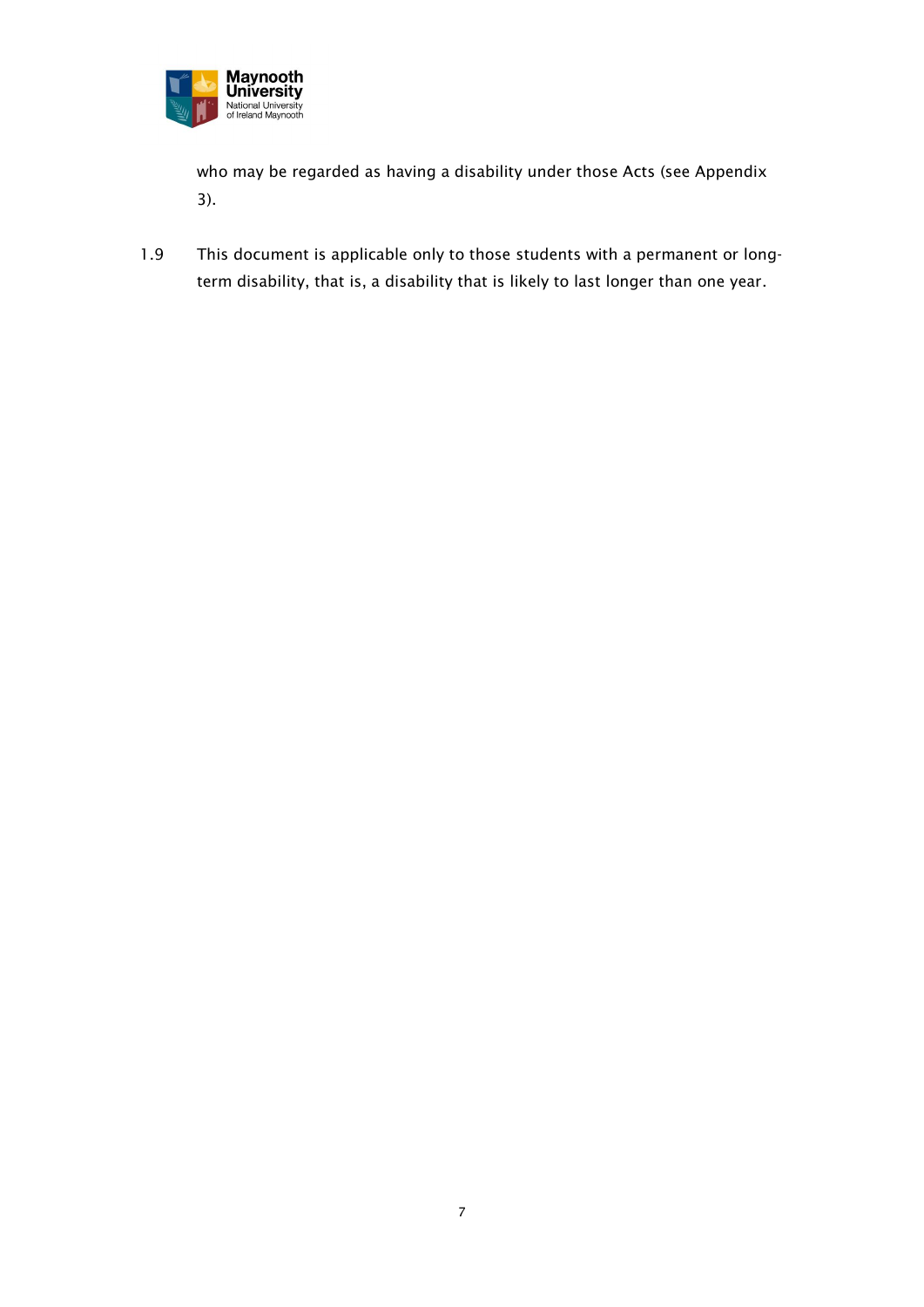

### <span id="page-7-0"></span>**2. Policy on Reasonable Accommodations in Examinations**

#### <span id="page-7-1"></span>**2.1 Provision of Reasonable Accommodations**

- 2.1.1 A Needs Assessment is carried out with all students who register with the Disability Office to determine the level of support required in college, including reasonable accommodations for examinations.
- 2.1.2 This document provides guidelines for determining when reasonable accommodations may be appropriate in examinations. The actual need for a particular accommodation is determined through the need assessment process, taking account of the student's individual needs and the impact of the disability in an examination setting.
- 2.1.3 Students with disabilities who received reasonable accommodations in Irish state examinations, other institutions and/ or jurisdictions will only be granted reasonable accommodations on completion of a Needs Assessment with Maynooth University.
- 2.1.4 Reasonable accommodations should not be provided without prior consultation with the Disability Office.
- 2.1.5 Reasonable accommodations may be reviewed with each student annually. Students who fail to use a reasonable accommodation that has been granted will have that accommodation reviewed.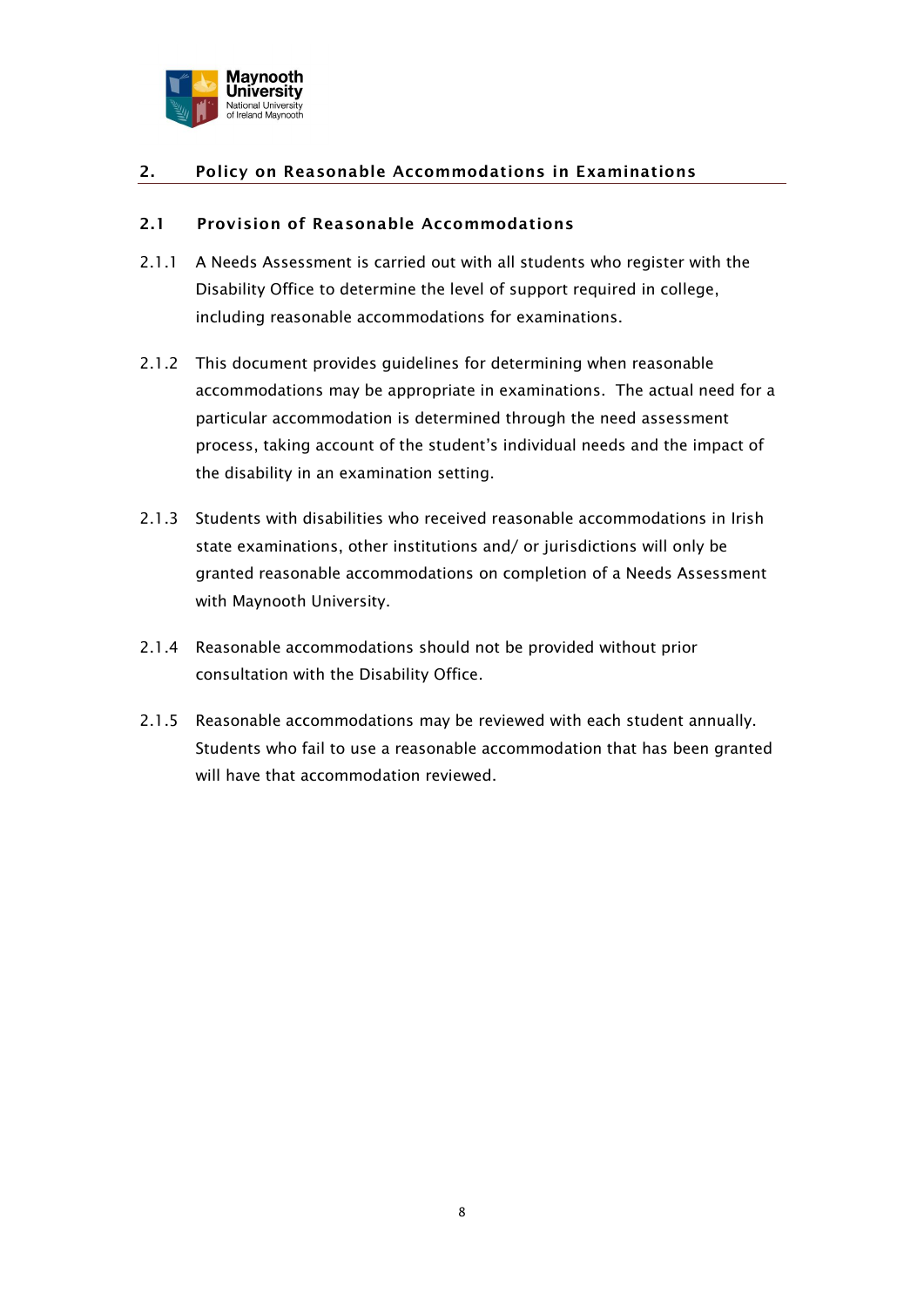

### <span id="page-8-0"></span>**2.2 Availing of Reasonable Accommodations**

- 2.2.1 Students with disabilities must register with the Disability Office and complete a Needs Assessment to avail of reasonable accommodations in examinations.
- 2.2.2 Students with disabilities must provide appropriate supporting documentation from an accepted Medical Consultant or Specialist as outlined on access.nuim.ie/disability
- 2.2.3 It is the student's responsibility to inform Maynooth University of any changes to his/ her disability which may require new or revised accommodations. Changes to examination accommodations are only approved following an updated Needs Assessment with the Disability Office.
- 2.2.4 Where assistive technology has been deemed suitable as part of the needs assessment process, it is the preferred accommodation for examinations unless the student is unable to use the recommended technology due to the nature of his/her disability.
- 2.2.5 Students with disabilities who require specialist examination supports such as assistive technology or a reader/ scribe must attend training in the use of such accommodations. It is the student's responsibility to be proficient in the use of any accommodations that are provided for examinations.

### <span id="page-8-1"></span>**2.3 Notification of Reasonable Accommodations**

- 2.3.1 On completion of the needs assessment students with disabilities will be notified of the support that will be provided in college, including reasonable accommodations that have been granted for examinations.
- 2.3.2 The Examinations Office is responsible for coordinating reasonable accommodations in University scheduled examinations. The Disability Office is responsible for making information on those accommodations available to students with disabilities.
- 2.3.3 Academic departments are responsible for coordinating reasonable accommodations in in-class assessments. The Disability Office is responsible for making information on those accommodations available to students with disabilities.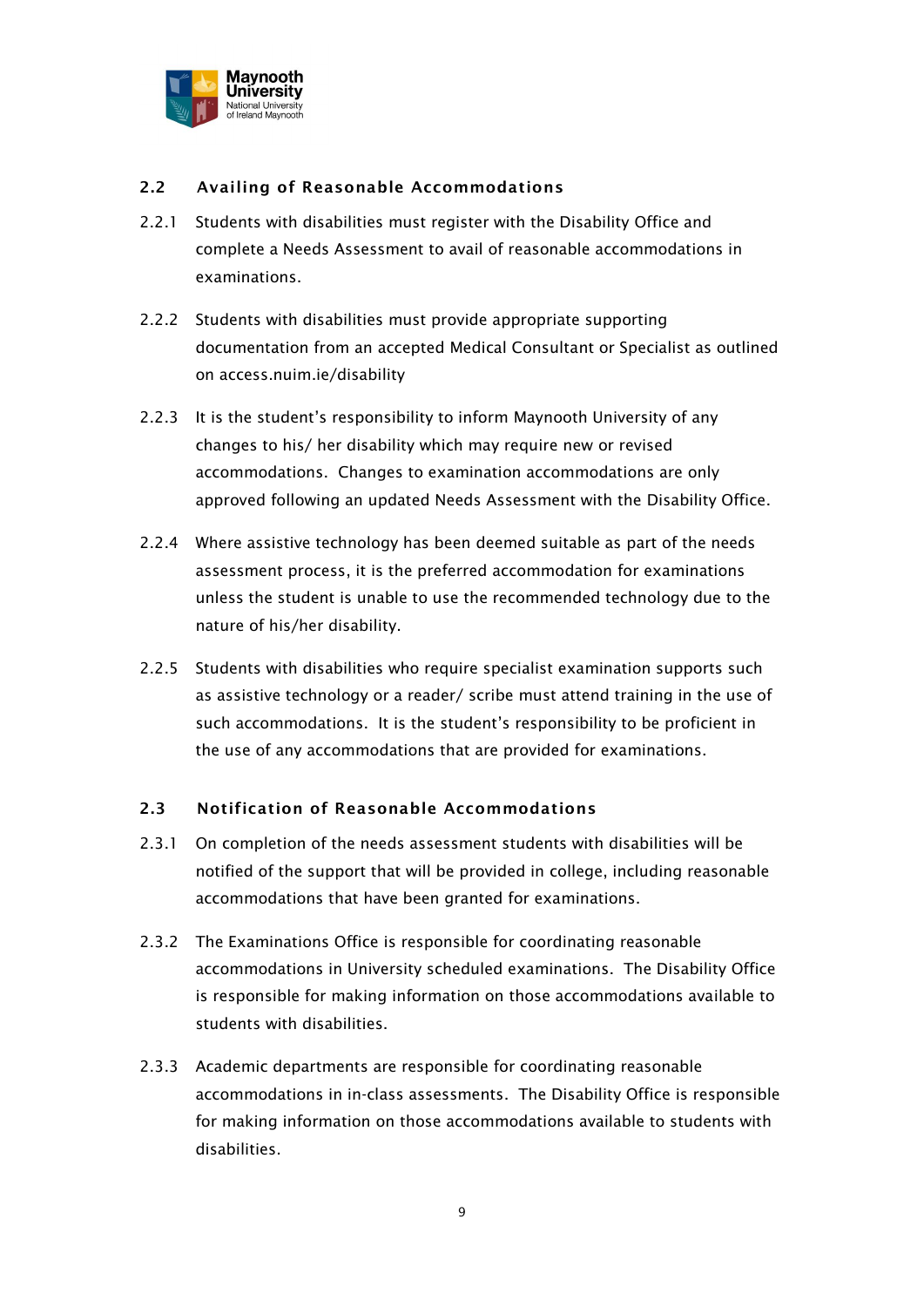

2.3.4 It is the responsibility of the Examinations Office to ensure that all announcements or amendments by lecturers are conveyed to all students with disabilities sitting university-scheduled examinations in separate examination venues.

### <span id="page-9-0"></span>**2.4 Disclosure of Reasonable Accommodations**

- 2.4.1 The provision of reasonable accommodations in examinations will be made known to the relevant academic, administrative and examination staff.
- 2.4.2 Use of alternative examination arrangements may affect the anonymity of the student.
- 2.4.3 Marking Guidelines apply to students with a disability who have a reading, writing or spelling difficulty. Academic departments are responsible for ensuring that Marking Guidelines are applied where appropriate (see section 3.4).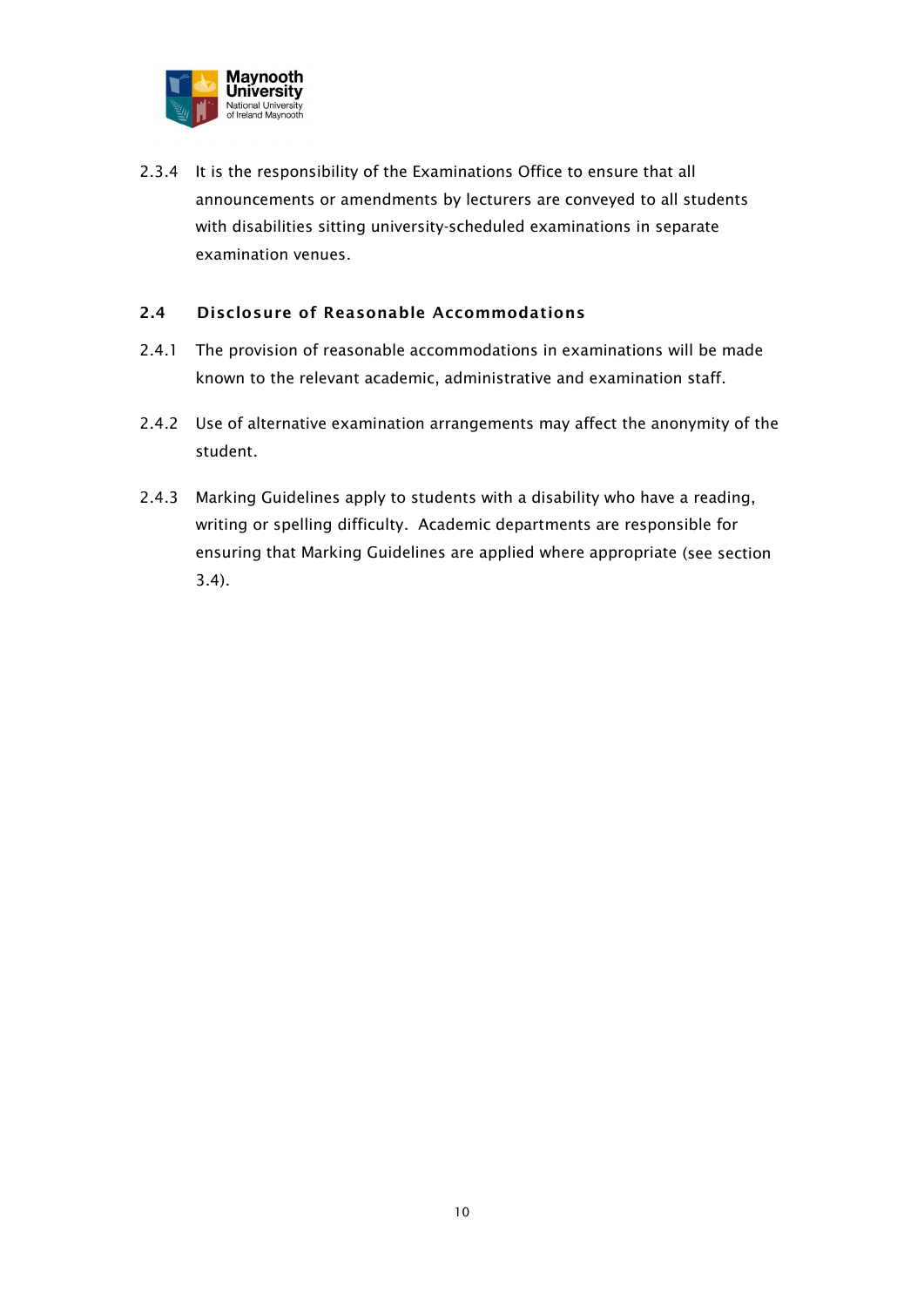

# <span id="page-10-0"></span>**3 Guidelines for Granting Reasonable Accommodations**

### <span id="page-10-1"></span>**3.1 Alternative Venues**

Students with disabilities receiving reasonable accommodations normally sit their university-scheduled examinations in a different venue to their peer group. These venues are normally shared with other students. Only in exceptional circumstances will a student with a disability sit an examination in a room of their own.

Please see Procedures for the Provision of Alternative Venues for Examinations.

### <span id="page-10-2"></span>**3.2 Time Allowance**

Students whose examination performance is significantly impacted by a disability may require extra time in examinations.

Guidelines for determining reasonable accommodations for students with a disability who have a reading, writing or spelling difficulty are listed in Appendix 4.

Extra time is set at 10 minutes per hour. In exceptional circumstances this extra time may be extended.

### <span id="page-10-3"></span>**3.3 Rest Breaks**

Students who may require a rest break in examinations include students whose ability to complete the examination within the required time is significantly impacted by a medical, sensory, psychological or physical disability.

Please see Procedures for the Provision of Rest Breaks in Examinations.

### <span id="page-10-4"></span>**3.4 Guidelines for Examiners when Marking Scripts**

Marking Guidelines inform the examiner that the student, due to the nature of his/her disability, has a particular difficulty with spelling, grammar and written expression, and provide a framework for marking the scripts of such students. Marking Guidelines apply to timed examinations only.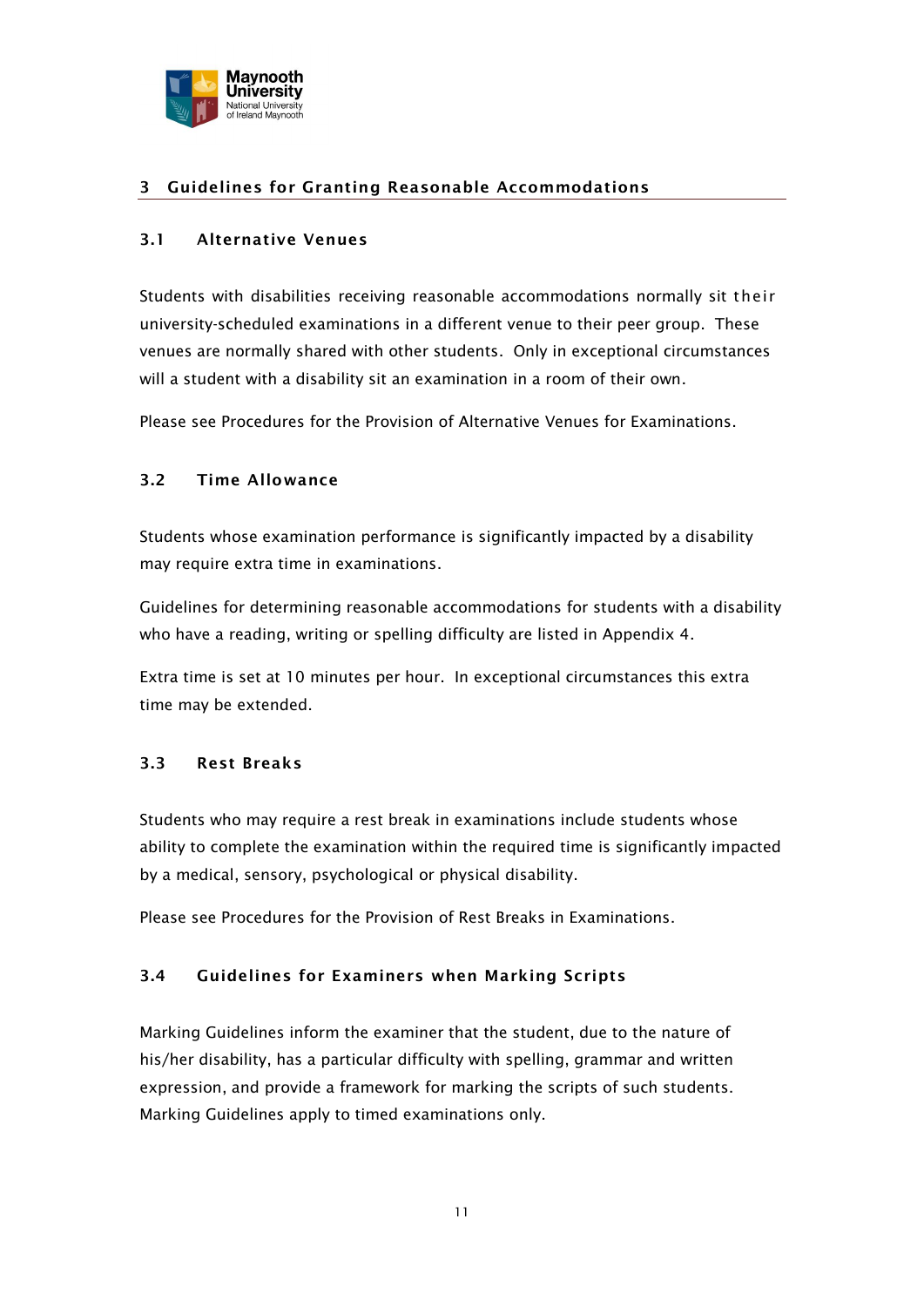

If a core component of assessment is that of competence in spelling, grammar and written expression, it is not possible to disregard these elements (i.e. a modern language).

Please see Guidelines for Examiners when Marking Scripts from Students with a Disability who have a Reading, Writing or Spelling Difficulty.

# <span id="page-11-0"></span>**3.5 Use of a Computer**

Students whose ability to write is significantly impacted by a disability may require a computer in examinations.

Guidelines for determining reasonable accommodations for students with a disability who have a reading, writing or spelling difficulty are listed in Appendix 4.

Please see Procedures for Computer Based Examinations.

### <span id="page-11-1"></span>**3.6 Scribe**

Scribes may only be granted for students who cannot handwrite or use a computer due to the nature of their disability.

If a core component of assessment is that of competence in spelling or grammar, it is not possible to disregard these elements (i.e. a modern language). In other subjects testing written communication skills, including English or Irish, a scribe will be allowed, but the student will be assessed only on those aspects of written communication which he or she can demonstrate independently, such as the use of language and effective grammatical presentation.

Additional time of ten minutes per hour will be provided when using a scribe.

Guidelines for determining reasonable accommodations for students with a disability who have a reading, writing or spelling difficulty are listed in Appendix 4.

Please see Procedures for the Provision of Scribes in Examinations.

# <span id="page-11-2"></span>**3.7 Reader**

Students whose ability to read is significantly impacted by a disability may require a reader in examinations.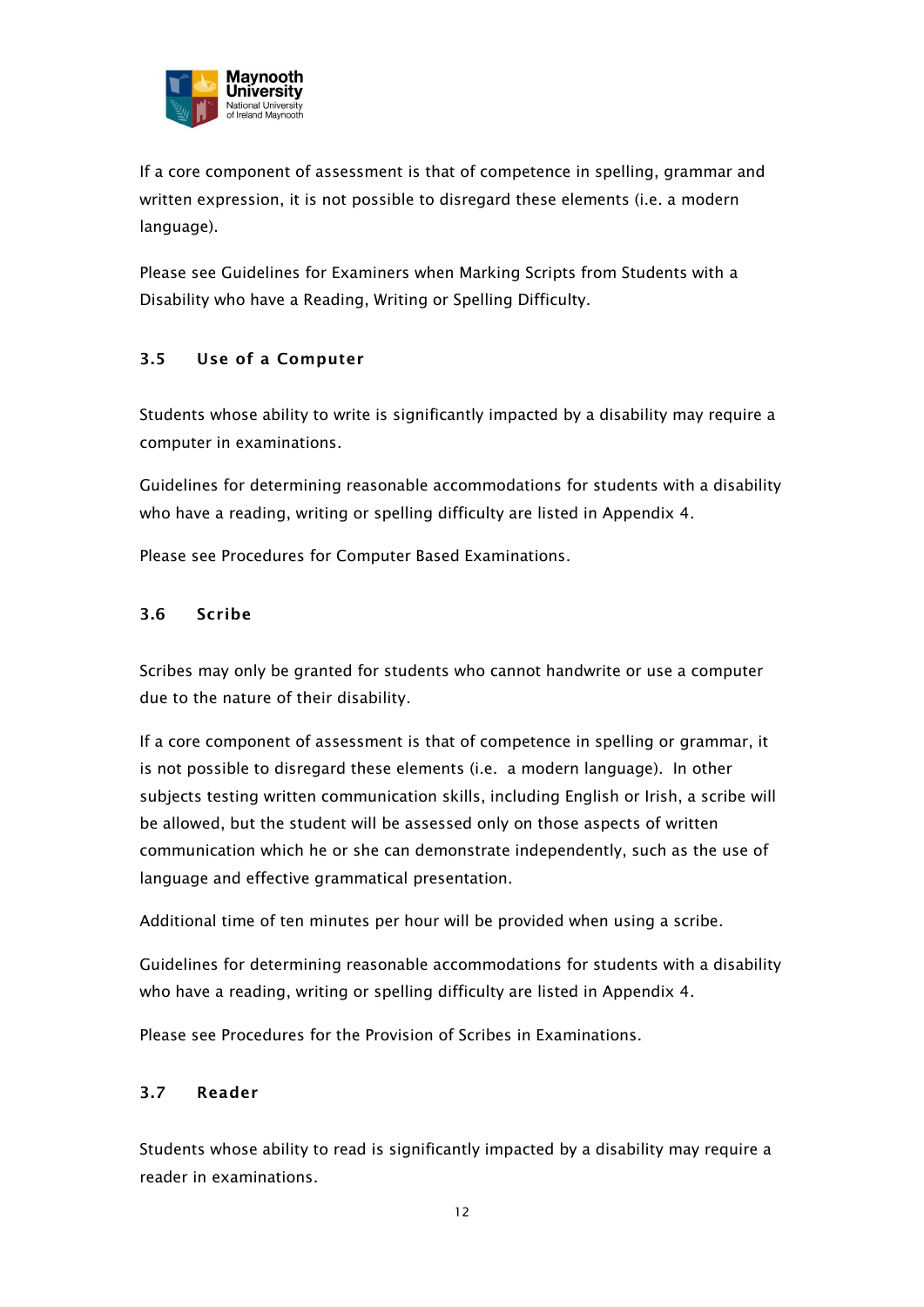

Most students will be accommodated together in the same venue with a shared reader. In exceptional cases only an individual reader may be required.

Where approved by the University as part of the needs assessment process, students will use assistive technology (for example, text to speech software) to read the examination paper. In this instance an electronic paper will be required.

If the examination is assessing competence in reading and reading comprehension the provision of a reader may not be appropriate.

Guidelines for determining reasonable accommodations for students with a disability who have a reading, writing or spelling difficulty are listed in Appendix 4.

Please see Procedures for the Provision of Readers in Examinations.

### <span id="page-12-0"></span>**3.8 Sign Language Interpreters**

A sign language interpreter translates oral based language, text and speech, into Irish Sign Language (ISL) so a Deaf person can understand what is being communicated.

An ISL an interpreter may, if requested, be made available to translate the examination paper into ISL.

An interpreter may also be made available to facilitate a student answering the examination questions in ISL. This can be done in one of the following ways:

- The student may wish to sign his/her examination and to have this simultaneously transcribed by a scribe.
- In exceptional circumstances where learning outcomes cannot be assessed by any other mode, the presentation of assignments or examinations in ISL recorded on videotape may be permitted.

If a student signs the examination to a scribe or on video, additional time, a separate examination venue and appropriate invigilation will be granted.

<span id="page-12-1"></span>Please see Procedures for the Provision of Irish Sign Language Interpreters in Examinations.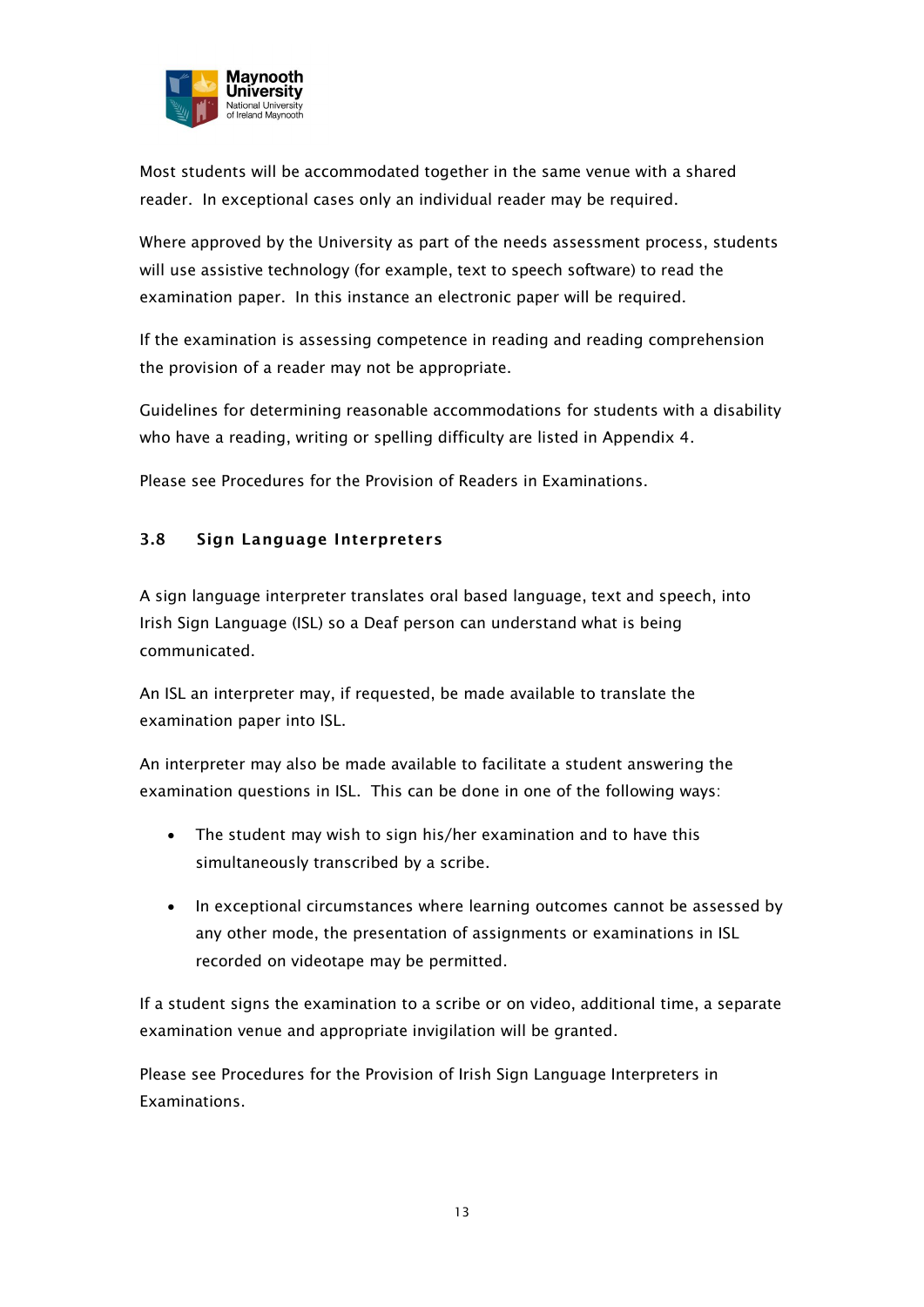

### **3.9 Furniture in Examination Venues**

Students with disabilities may require alternative furniture (i.e. chair support, writing board, footstool etc.) in examination venues.

### <span id="page-13-0"></span>**3.10 Personal Assistants**

Students who have a Personal Assistant may require the Personal Assistant to be in attendance at the examination venue. The Personal Assistant will normally remain outside the examination hall.

### <span id="page-13-1"></span>**3.11 Examination Papers in Alternative Formats**

- Students who are visually impaired may require examination papers in enlarged print.
- Students who are blind or vision impaired and fluent Braille readers may require a Braille version of the examination paper.
- Students who have difficulty reading the examination paper may require coloured overlays.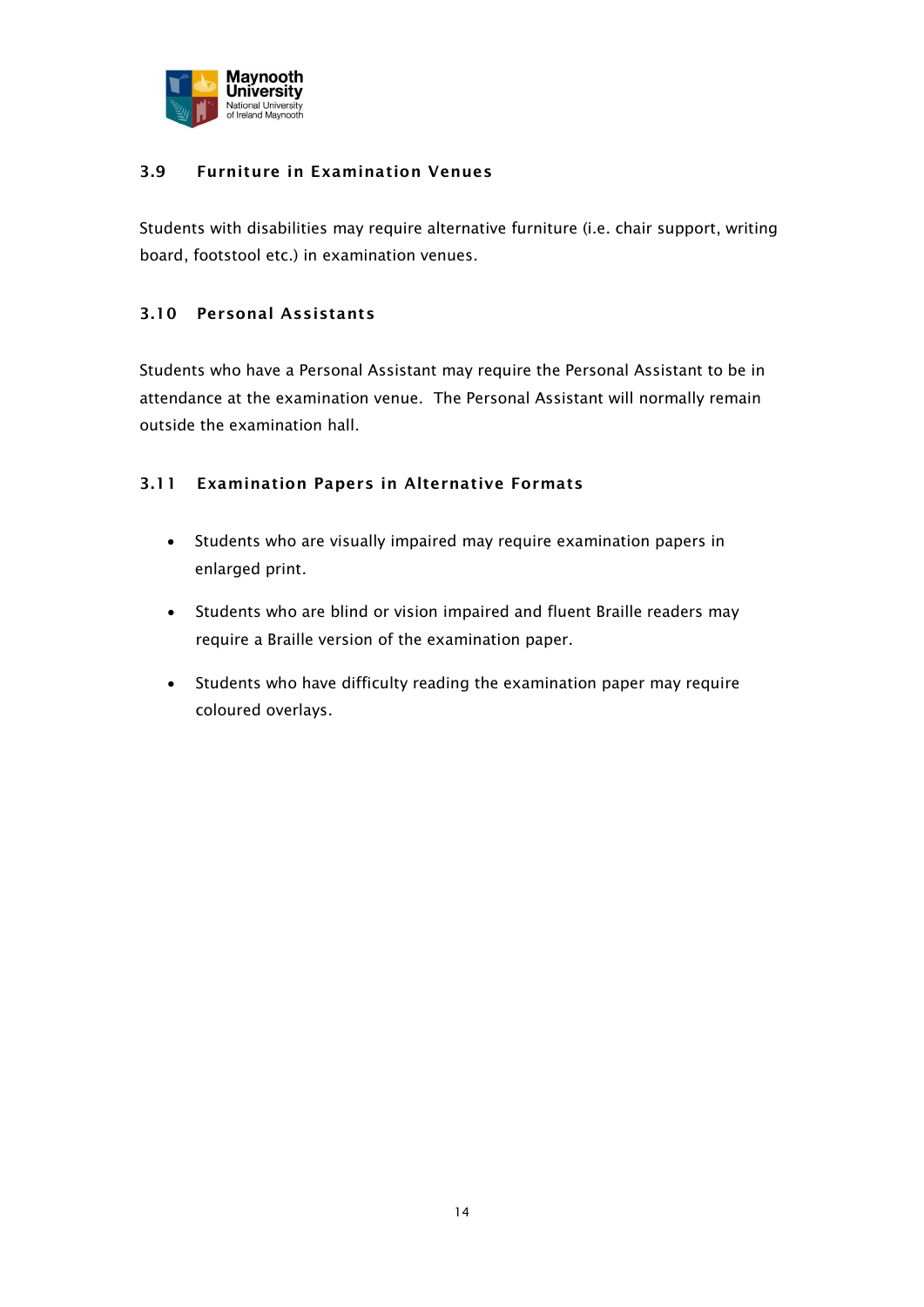

# <span id="page-14-0"></span>**Section Two:**

# <span id="page-14-1"></span>**Procedures for the Granting of Reasonable Accommodations in Examinations to Students with Disabilities**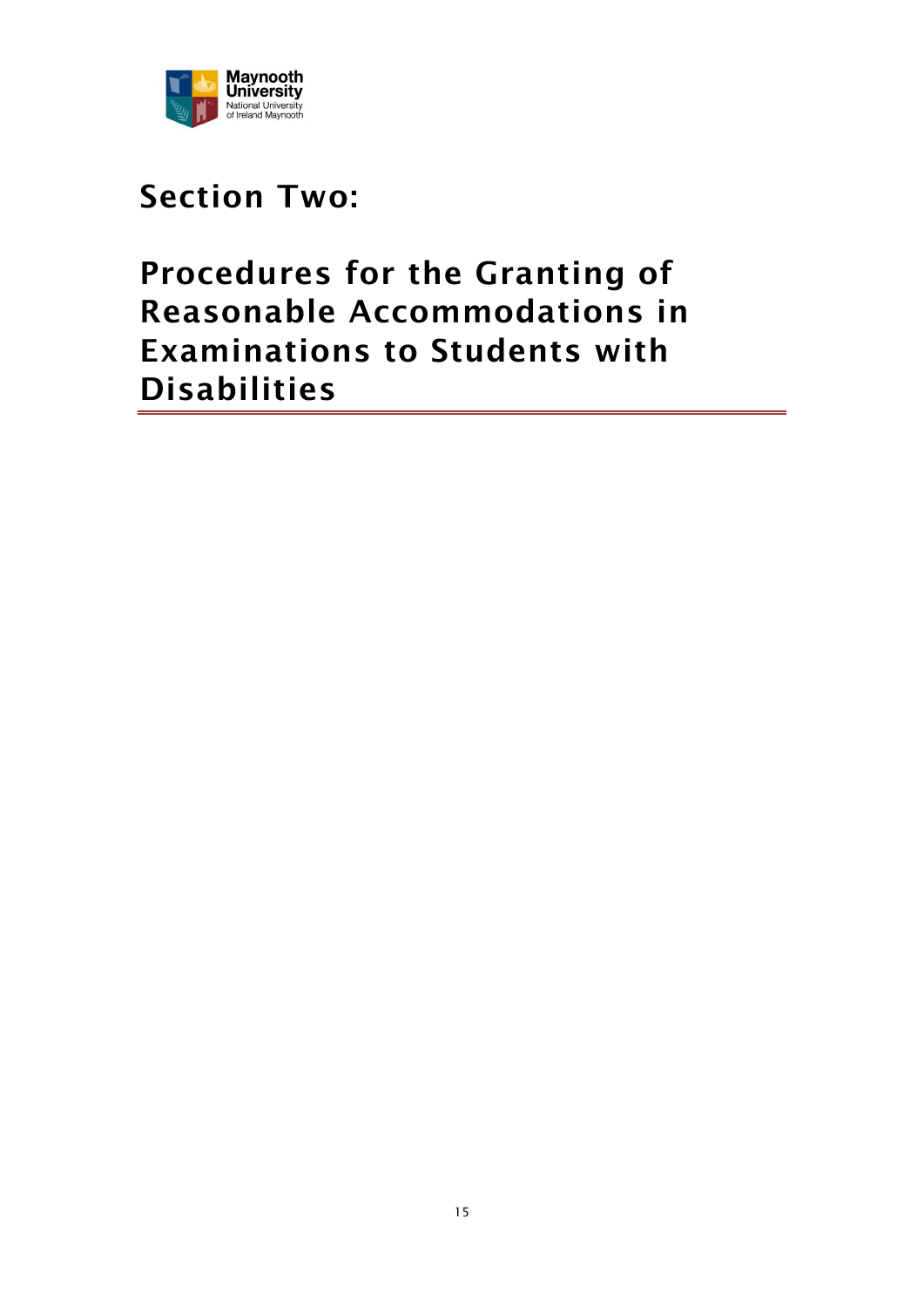

# **Procedures for the Provision of Alternative Venues for Examinations**

Maynooth University should ensure the following in relation to alternative examination venues:

- Alternative venues for university-scheduled examinations should be fully accessible to students with disabilities. Alternative venues for in-class tests should, where necessary, be accessible to students with disabilities.
- The physical space available should be appropriate for the effective provision of the reasonable accommodation, for example:
	- o A large table to accommodate enlarged papers, Braille material, and/or technological aids.
	- o Adequate floor space for manoeuvring wheelchairs, mobility aids, crutches, canes and any other physical aid.
	- o Access to power points for equipment and/or assistive technology.
- It is the responsibility of the Examinations Office to ensure that all announcements or amendments by lecturers are conveyed to all students with disabilities sitting university-scheduled examinations in separate examination venues.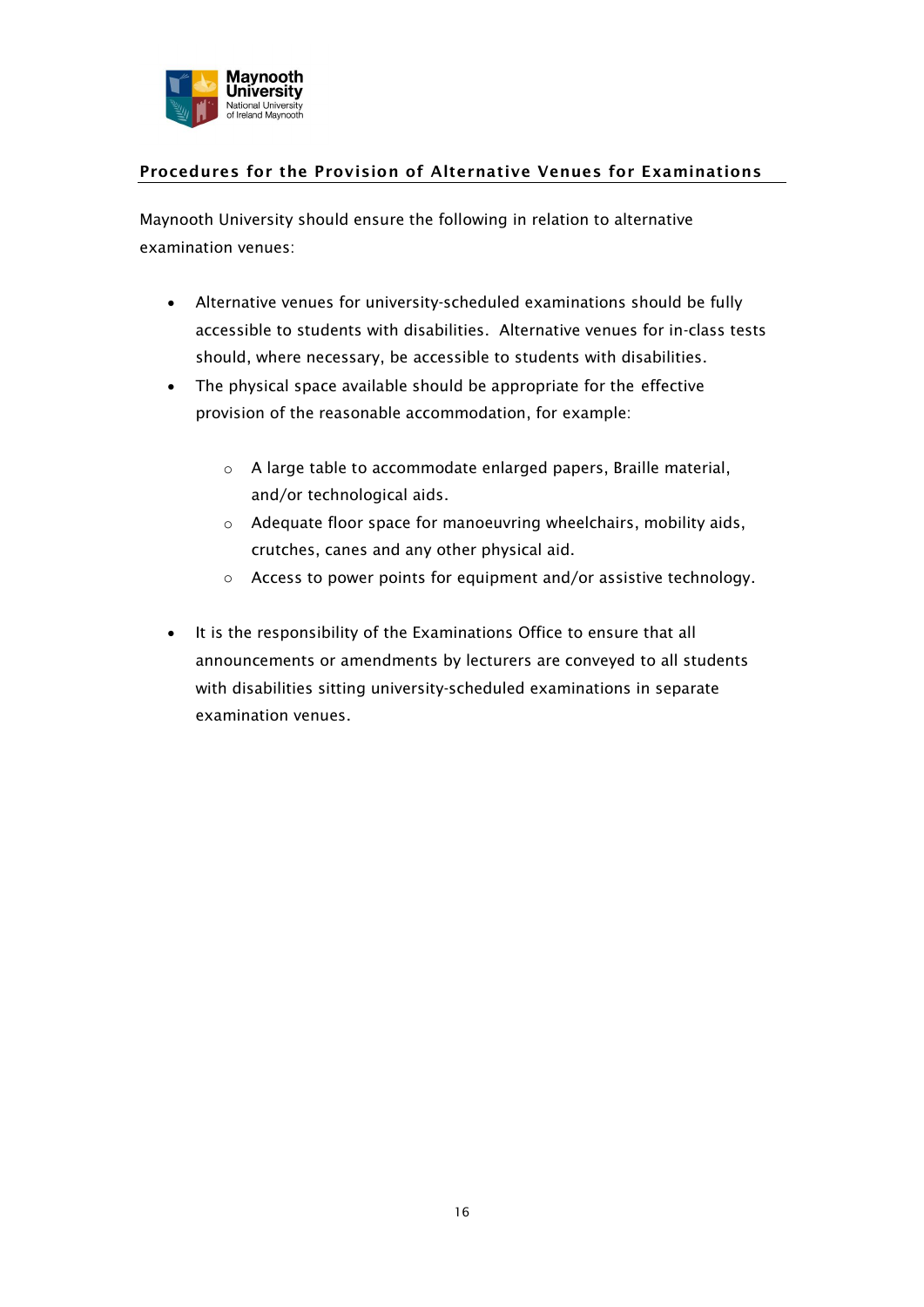

# <span id="page-16-0"></span>**Procedures for the Provision of Rest Breaks in Examinations**

Maynooth University should ensure the following in relation to rest breaks:

- Rest breaks should be considered as pauses in the exam and the exam time should be stopped when a student takes a rest break. Students will normally have up to 10 minutes per hour.
- Students should tell the invigilator when they wish to have a rest break. They may take as much or as little out of their allocation as they wish at any one time.
- Students can choose to stay in the room for their rest break, or may leave the room if supervised by a member of staff. This can include going to the bathroom, taking a drink or snack if recommended, or moving around to relieve physical discomfort.
- Students may not talk about or work on the examination during their rest break. The student's examination papers should also be turned over during rest breaks.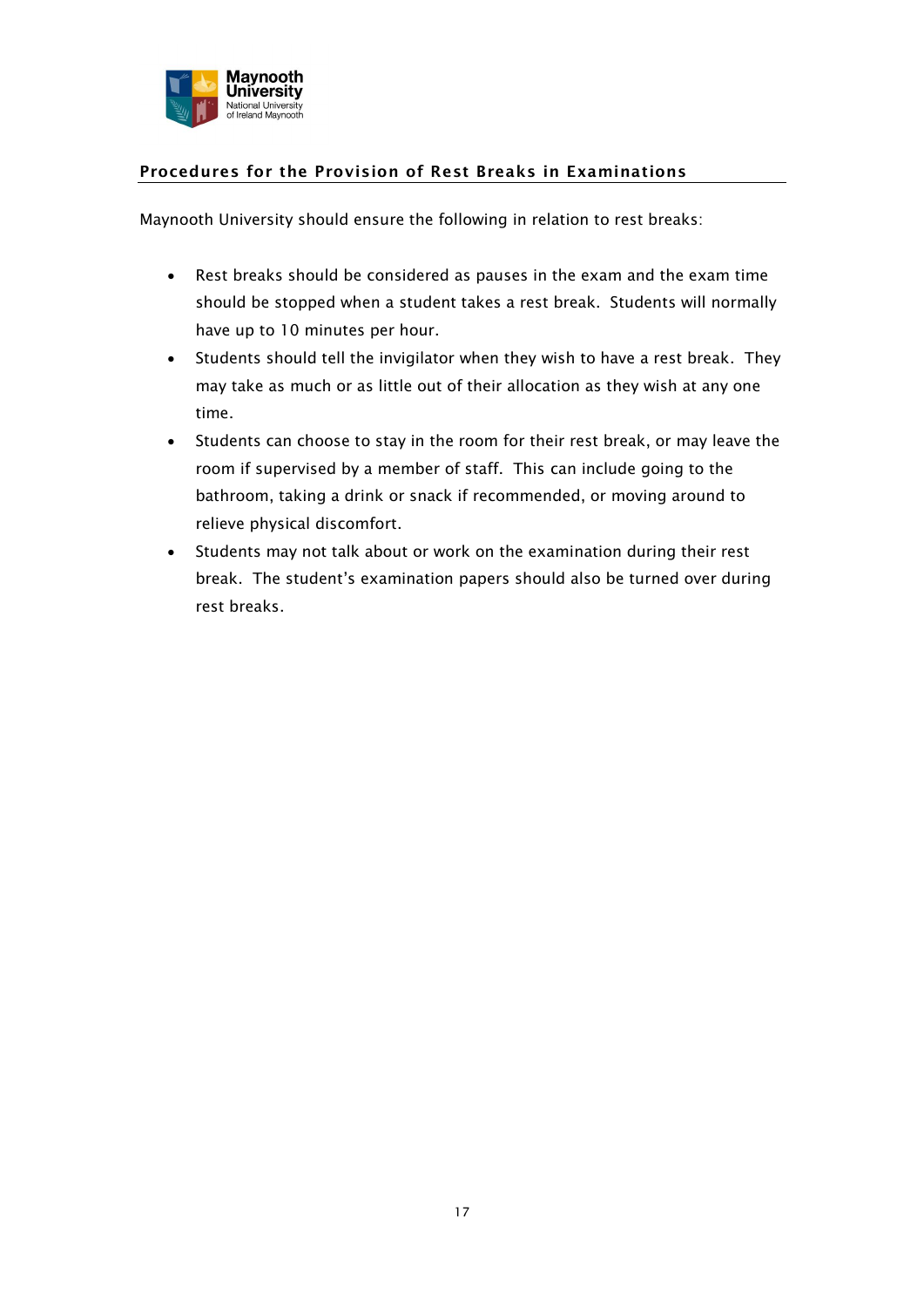

<u>.</u>

### <span id="page-17-0"></span>**Guidelines for Examiners when Marking Scripts from Students with a Disability who have a Reading, Writing or Spelling Difficulty 2**

**Marking Guidelines apply to timed written University scheduled examinations only.** 

A student with a disability who has a reading, writing or spelling difficulty can be disadvantaged when assessment takes the form of a written timed examination.

A student's written work may contain **surface errors** in spelling and grammar such as inaccuracies in the use of tense, grammatical agreement, plurals, spelling and punctuation.

The following guidelines should be taken into consideration when marking the examination script of a student with a reading, writing or spelling difficulty:

- 1. First, read the script to judge the student's underlying understanding of the topic; then assess their performance against the learning outcomes. If the script contains all the required elements but does not introduce them in a clear logical order, avoid penalising the student for a lack of structure in their writing unless this is an aspect of the competency being assessed*.*
- 2. Errors in **spelling** do not necessarily mean that the student is confused about the meaning of the word or its function in their writing. Generally, such errors do not lead to ambiguity and should not be penalised when subject knowledge is being assessed.
- 3. **Lexical** errors, such as *coarse* for *course,* do not mean that the student is confused about the meaning of the words. This kind of error should not be penalised unless it leads to ambiguity.
- 4. **Grammatical** errors, like incorrect tense endings, lack of subject–verb agreement and incorrect word order may not affect the meaning of the sentence. Where the student's meaning is clear and the errors do not lead to ambiguity, the student should not be penalised.

<sup>2</sup> Adapted from *Guidelines for Marking the Work of Students with Specific Learning Difficulties (University of Central Lancashire)*

[http://www.uclan.ac.uk/information/services/sds/marking\\_guidelines\\_for\\_students\\_with\\_specific\\_learning](http://www.uclan.ac.uk/information/services/sds/marking_guidelines_for_students_with_specific_learning_difficulties.php) [\\_difficulties.php](http://www.uclan.ac.uk/information/services/sds/marking_guidelines_for_students_with_specific_learning_difficulties.php) [accessed 14th June 2012]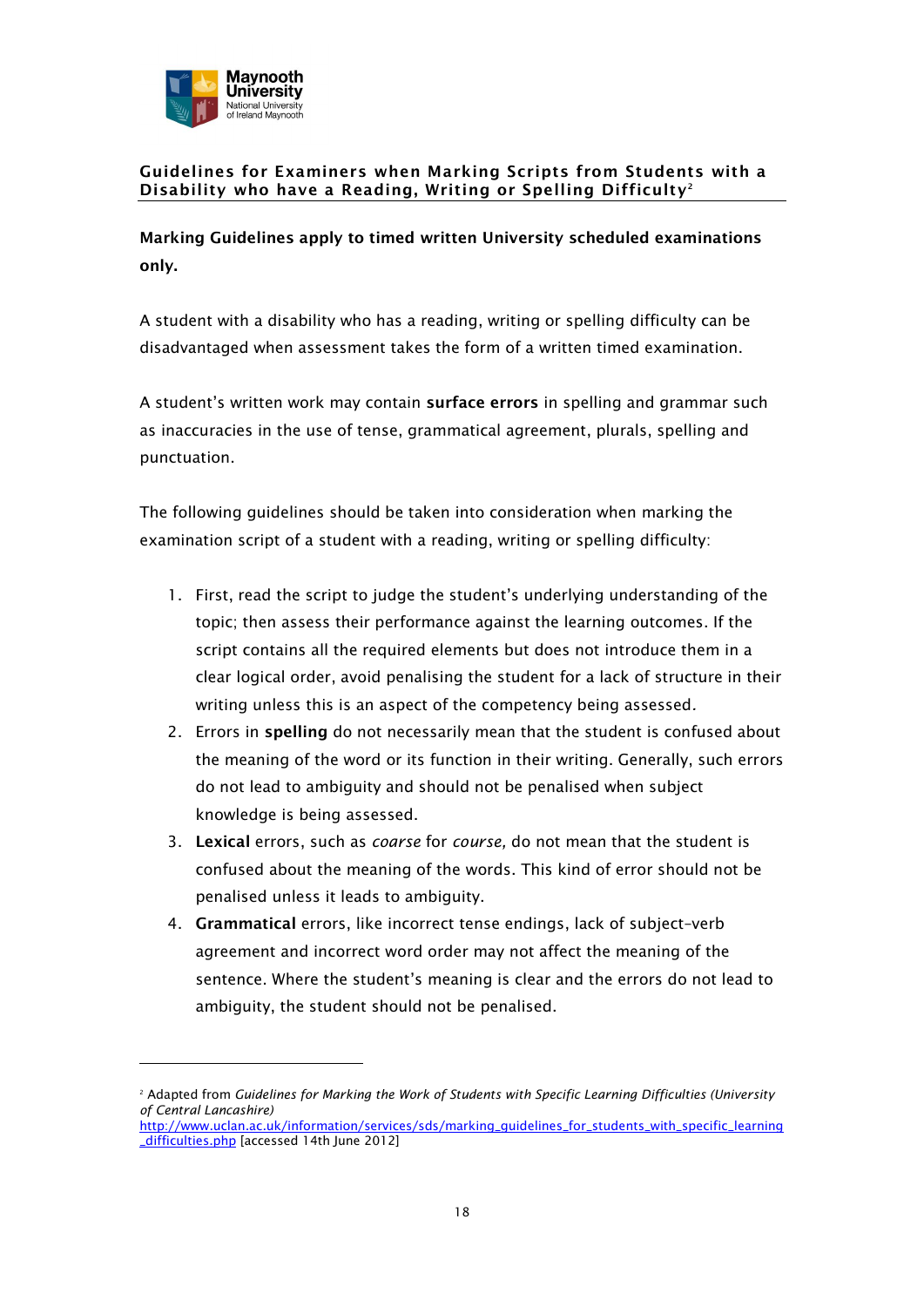

- 5. A student with a disability who has a reading, writing or spelling difficulty might not always use **punctuation** as a tool to clarify meaning. Scripts may contain long sentences that are difficult to follow with indiscriminate punctuation or no punctuation at all. Very short sentences or fragments of sentences might also be produced. Where the student's meaning is clear and the errors do not lead to ambiguity, the student should not be penalised.
- 6. Some students may have restricted vocabulary and use a far more limited range of words that one would expect. Avoid penalising students who show this style of writing, unless written communication is an aspect of the competency being assessed.
- 7. Where grammar and spelling are core competencies of a course a student's work must be marked on the basis of accuracy in the language and therefore these marking guidelines will not apply.
- 8. In all subjects, if a student's errors make a material difference to the meaning of their work, it will not be possible to classify them as surface errors that do not incur penalty. For instance, if a nursing student writes hypertension instead of hypotension, this will affect the mark awarded.
- 9. In all subjects, if the surface errors make the student's work so ambiguous that it is impossible to decipher the meaning, then this diminishes his/her ability to demonstrate the module's learning outcomes and this would be reflected in the marks awarded.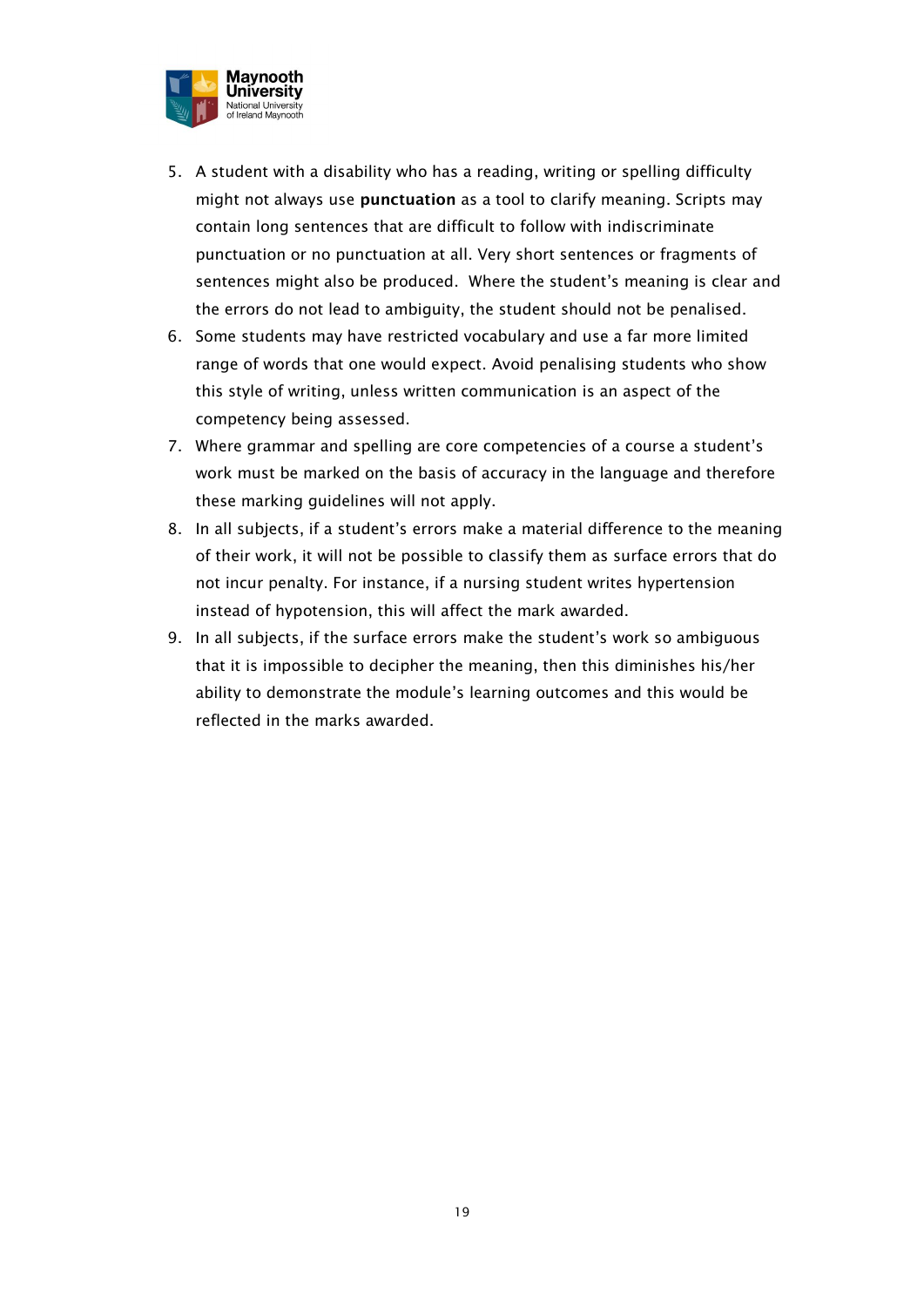

# <span id="page-19-0"></span>**Procedures for Computer Based Examinations**

#### **Student's Responsibilities during Examinations**

- 1. The student must confirm that they are proficient in the use of the technology for examinations. To ensure competence in the use of the assistive technology, a number of training sessions may be required.
- 2. Where word processing is required by a student a minimum typing speed of 20 words per minute (wpm) is recommended. Training will be provided and it is the student's responsibility to be proficient in typing for his/ her examination.
- 3. During an examination it is the student's responsibility to save and print their own work. If they do not save their work and it is lost, they will not receive any additional time to finish their exam.
- 4. Students should not be permitted to bring any computer related equipment of their own (e.g. a mouse) into the examination without prior approval and checking. In situations where appropriate facilities cannot be provided or where it is not practical to transfer software/ personalised settings (document reading software and screen magnification software), the University may permit a student to utilise their own equipment and/or the equipment supplied to them by the University.
- 5. If students have any difficulties during an examination they must alert the invigilator.

The following guidelines should be taken in to account with regard to computer setup:

- 1. Students should be provided with written guidelines on how to use their software under examination conditions and, if necessary, should attend training sessions prior to the examination period.
- 2. Students who are using a computer will sit their examinations in a different venue to their peer group. These venues are normally shared with other students.
- 3. Technical support should be available for each computer based examination session and at any other necessary stages (e.g. printing).
- 4. An examination image should be created which must not give the student access to other applications such as calculators, spreadsheets etc. Students taking examinations in which they are allowed to use a calculator should bring their own approved calculator to the examinations. No access is provided to the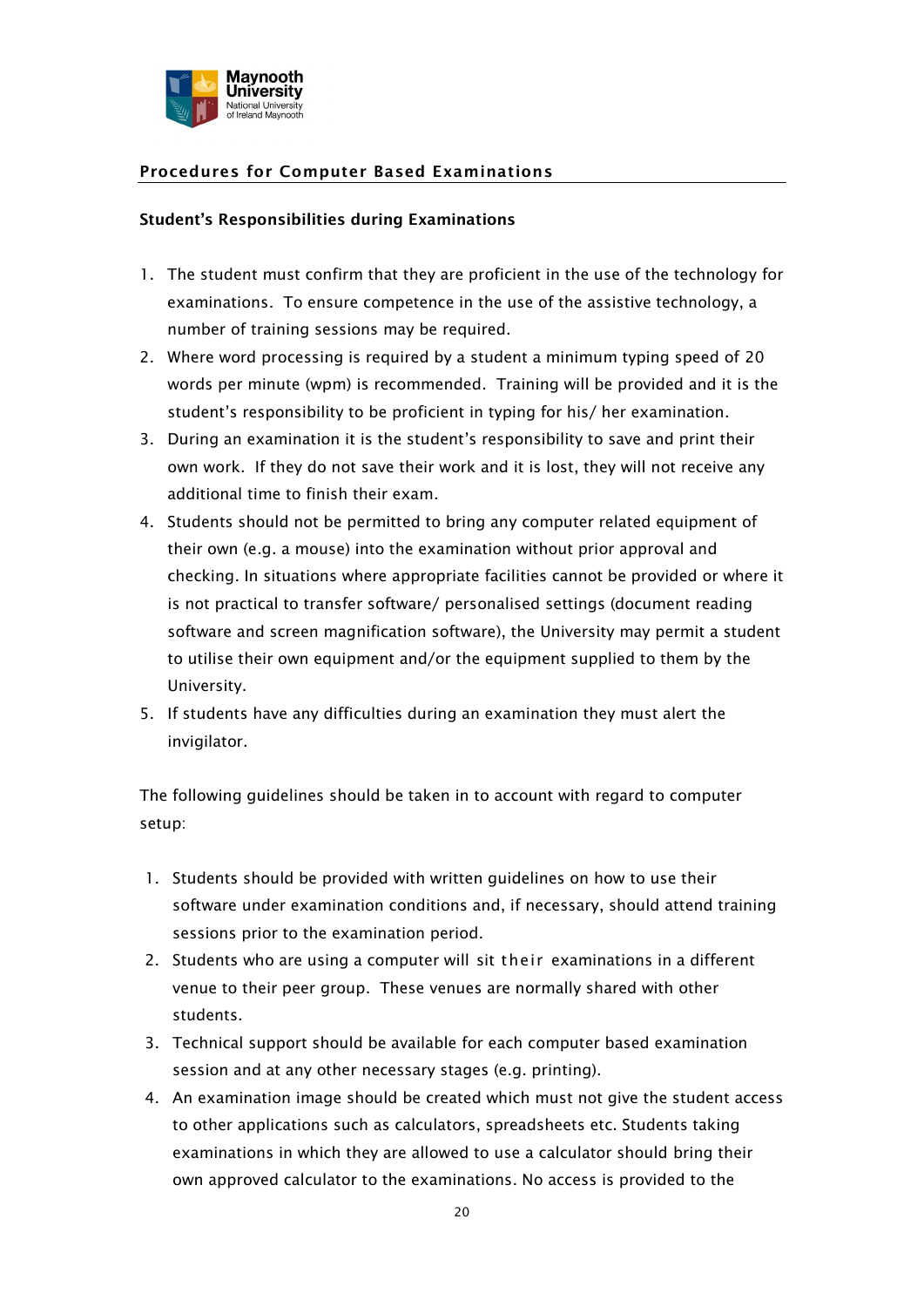

internet, intranet or any other means of communication. Different examination images may be created to meet the needs of different cohorts (i.e. visually impaired students, students with specific learning difficulties etc.).

- 5. Sufficient work stations should be available in the examination venue including at least one replacement computer (and printers where required). Appropriate contingency plans should be put in place in the event of any computer malfunction and/ or failure during the examination sessions.
- 6. The computer should have an adequate power supply (i.e. should be charged and/or plugged in for the duration of the exam). The computer must have been cleared of any previously stored data, as must any portable storage medium used.
- 7. Where WordPad or MS Word is used to type examination answers the built-in spelling and grammar checker/ thesaurus/ encyclopaedia and translation features will be disabled.
- 8. Where word processing (MS Word) is being used the software package should be set to background-save the students work.
- 9. Where word processing is utilised students are required to print their examination answers. Where students are printing their examination answers, ensure that adequate paper and toner are available to meet the demands of the test centre.

# **Computer Based Examinations for Students who are Blind/Vision Impaired**

- 1. The computer must be set-up in line with the general computer set-up guidelines.
- 2. For a blind student, document reading software, word processing facilities and/or Braille/Braille-related devices and software may be needed.
- 3. For a student with low vision, screen magnification software and word processing facilities may be required. For screen magnification a large computer monitor may also be required.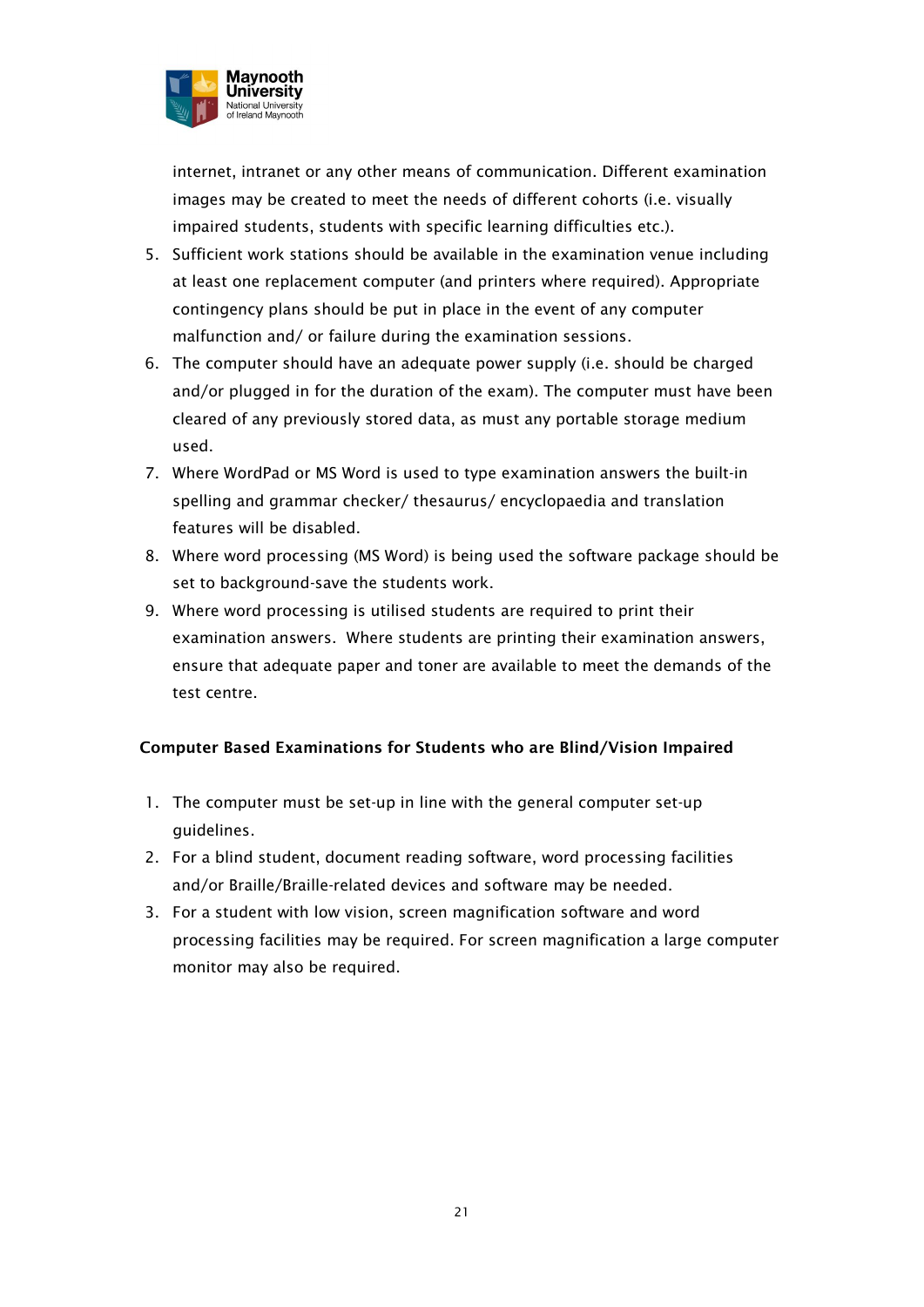

# <span id="page-21-0"></span>**Procedures for the Provision of Scribes in Examinations**

The role of a scribe is to record a student's dictated answers in an examination.

#### **Procedures for Maynooth University**

- The student should have access to training and practice sessions before the examination.
- The scribe should be an independent person and not known to the student.
- In some instances the scribe may also act as the invigilator for the examination.
- Sometimes a student may require a reader and a scribe. Is such instances the same person may act as both.
- The scribe is required to produce an accurate record of the student's answers and to write/type at an appropriate speed.
- Scribes should have a good knowledge of the subject being examined.

#### **Procedures for Scribes**

- The scribe should arrive before the commencement of the examination, allowing sufficient time to establish a rapport with the student, to make seating arrangements and to agree guidelines for:
	- o Presentation
	- o Spelling
	- o Punctuation
	- o New paragraphs etc.
- The scribe should be relaxed. This may help to alleviate any anxieties the student may have in relation to the examination.
- The scribe should advise students as to the duration of the examination, the number of questions to be answered and any additional instructions.
- The starting time and finish time of the examination should be clearly stated by the scribe and/or invigilator.
- An institution may require that the examination script is submitted in electronic format and that the examination material is recorded on an official computer located in the institution, not on a laptop belonging to the student or scribe.
- The computer should be set to automatically save work regularly (every 3 to 5 minutes).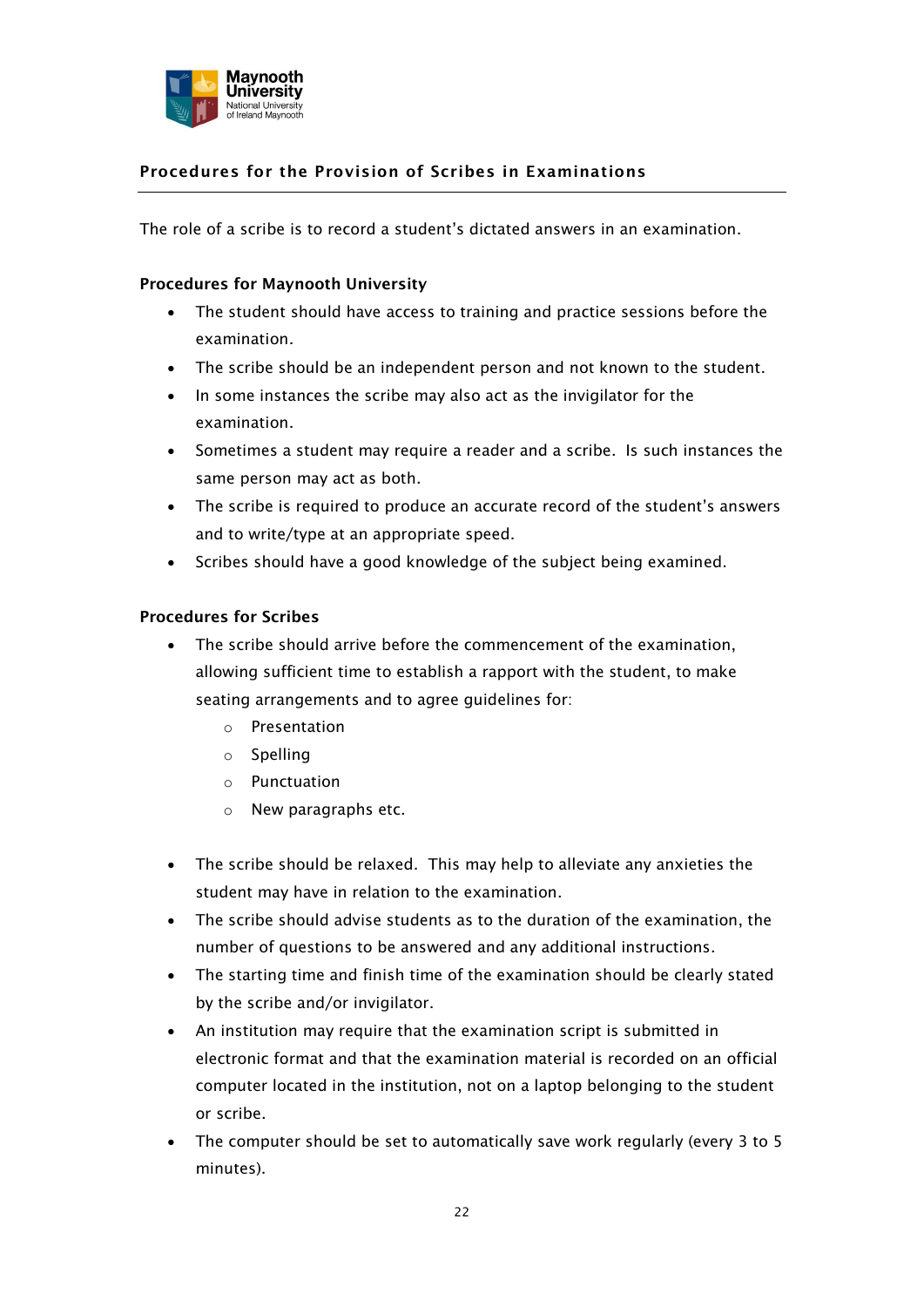

- A student may elect to write sections of the paper themselves.
- If the student writes notes, essay plans or illustrations, these should be included with the examination script. For example, the student might draw rough diagrams from which the scribe will draw a final version and include both copies with the examination script.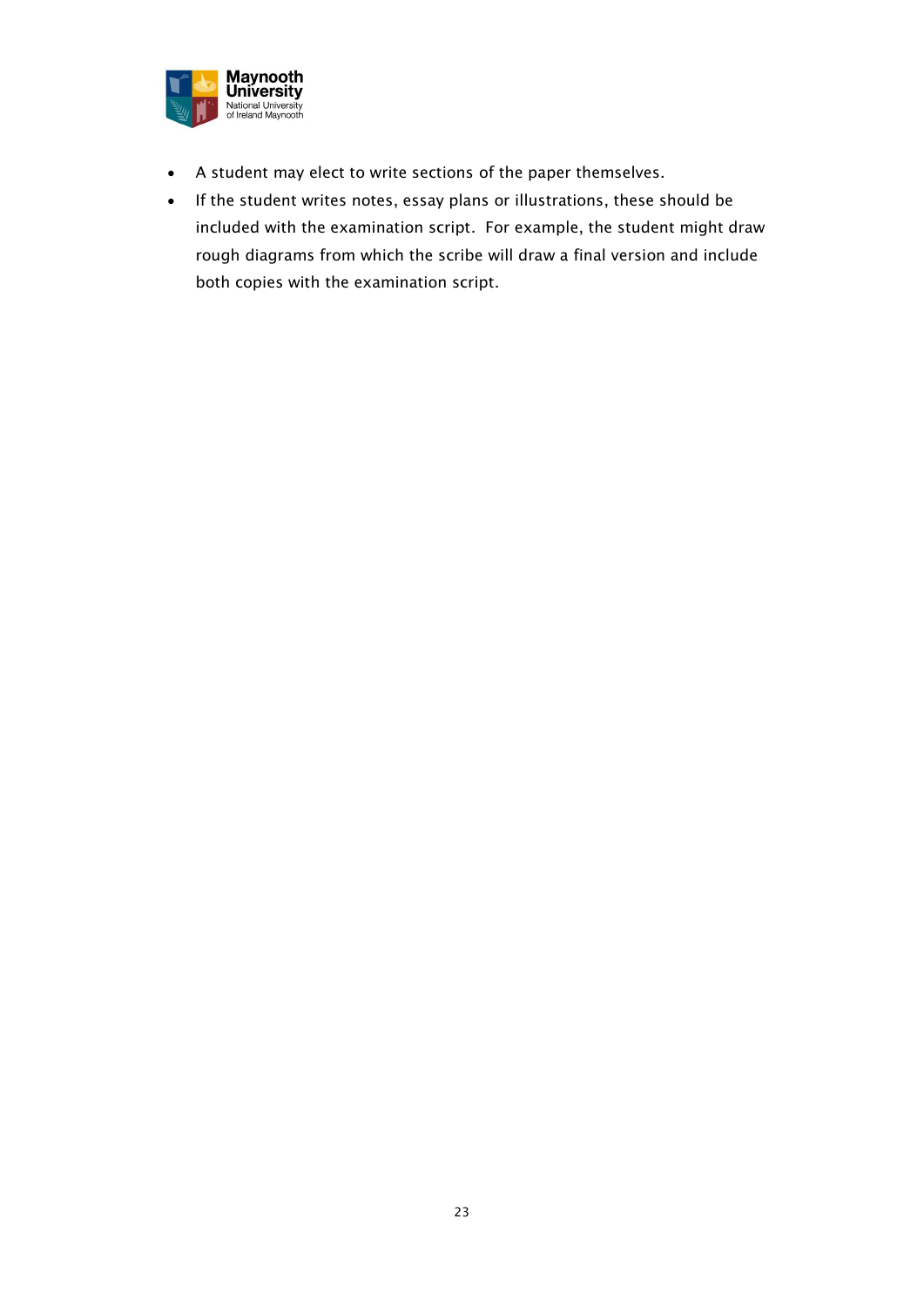

# <span id="page-23-0"></span>**Procedures for the Provision of Readers in Examinations**

The role of a reader in examinations is to read the examination questions only. Most students will be accommodated together in the same venue with a shared reader. In exceptional cases only an individual reader may be required.

#### **Procedures for Maynooth University**

- The student should have access to training and practice sessions before the examination.
- The reader should be an independent person and not known to the student.
- In the case of a foreign language, scientific, mathematical or technical subject, the reader should ideally have a good knowledge of that subject/language.
- The reader should be able to read accurately and at a reasonable rate.
- In some instances the reader may also act as the invigilator for the examination.
- Sometimes a student may require a reader and a scribe. Is such instances the same person may act as both.

### **Procedures for Readers**

- The reader should not provide additional information to the student or offer any suggestions.
- The reader should not advise the student on which questions to attempt, when to move on the next question, or the order in which questions should be attempted.
- Instructions given on the examination paper can only be repeated when the reader is specifically requested to do so by the student.
- The reader should make no other comment or use any intonation which emphasises any part of the examination questions, nor make any interpretation of the examination question(s).
- The reader should not discuss any matter with the student during the examination unless it relates to the re-reading of an examination question (having been requested to do so by the student).
- The reader must not decode symbols and unit abbreviations (e.g.  $2^2$  should not be read as 'two squared' but the function simply pointed to by the reader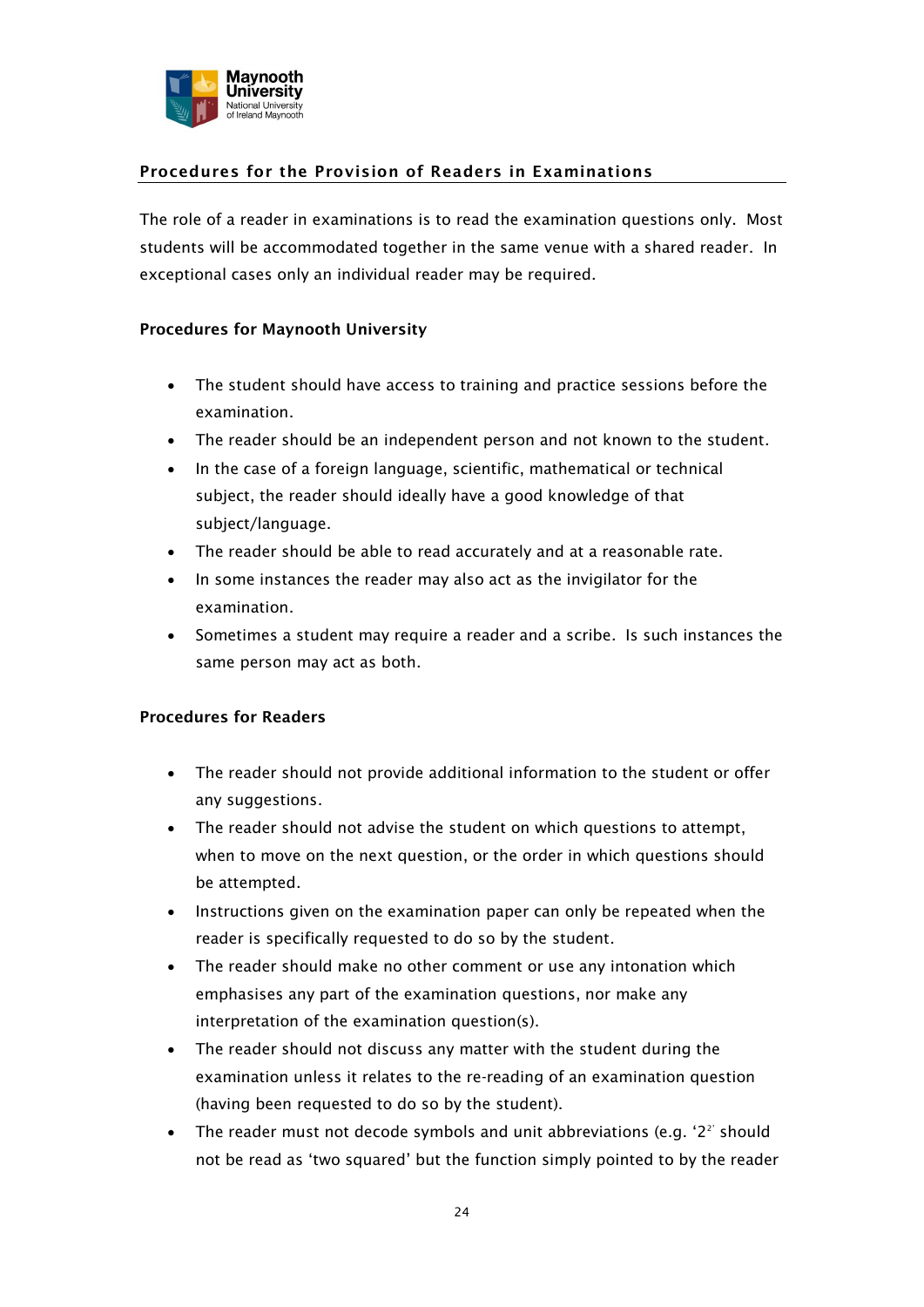

since part of the assessment is recognising what the superscript '2' means. Similarly, if the symbol '>' is printed, it should not be read as 'greater than' but simply pointed to by the reader).

### **Readers for Vision-Impaired Students**

- Readers should read the examination questions as often as requested.
- Readers should provide information regarding time elapsed and time remaining if requested.
- Readers should help a student using diagrams, graphs and tables to extract the information which the print copy would provide to a sighted student.
- Readers should give the spelling of a word on an examination paper if requested.
- Readers should report any communication problems during the examination to the invigilator.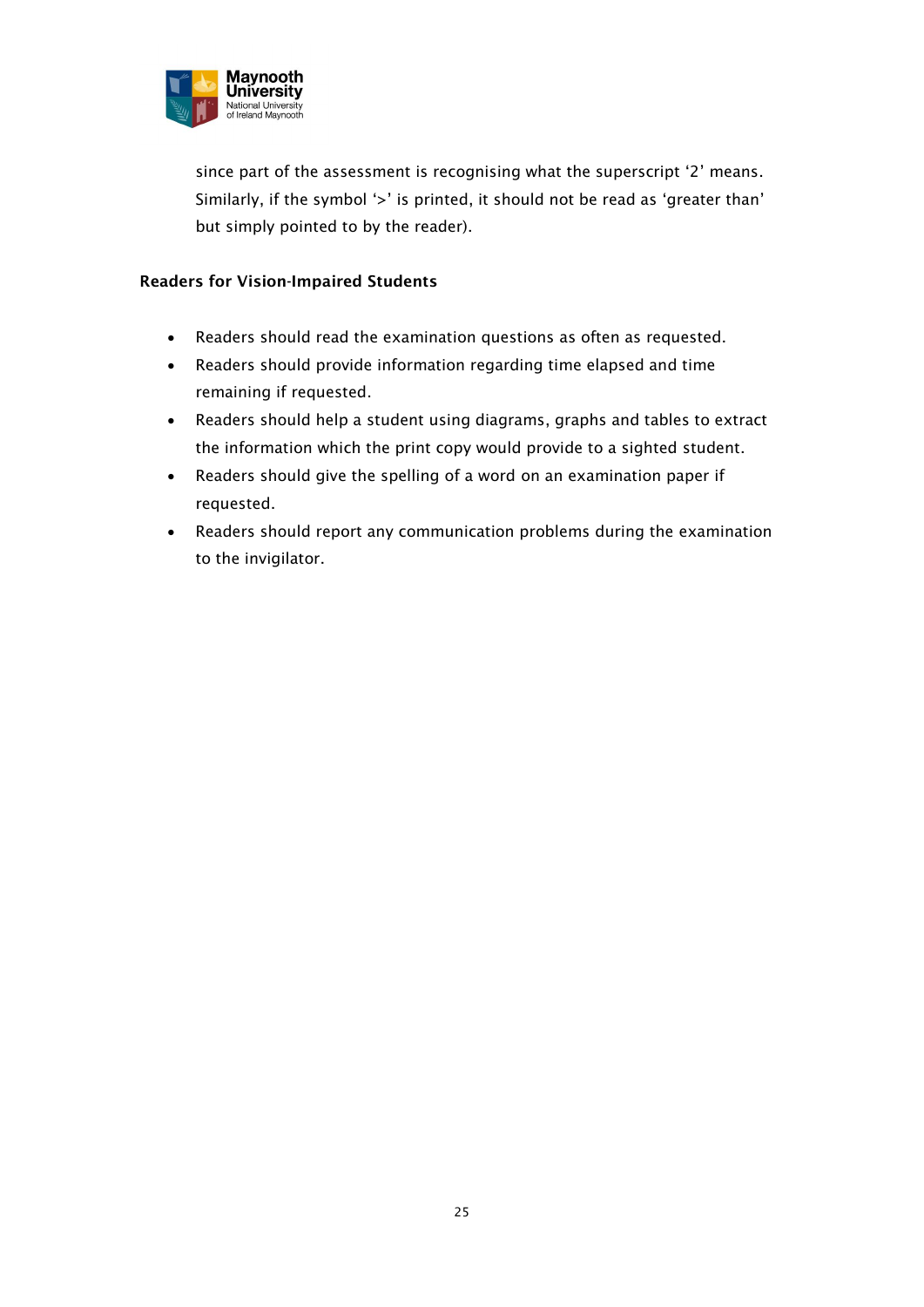

### <span id="page-25-0"></span>**Procedures for the Provision of Irish Sign Language Interpreters in Examinations**

- The interpreter should arrive before the commencement of the examination, to make seating arrangements and to interpret interactions between invigilators and students. This time should also be used as an opportunity for the student and the interpreter to become familiar with each other's communication styles.
- The interpreter should translate all announcements and information given by the invigilator prior to and during the examination.
- The interpreter should translate all interaction between the examiner and the student, including questions and clarifications. The interpreter should interpret no other speech/sign, nor go beyond the student's or the invigilator's/examiner's communications.
- The student may request that the interpreter translate questions from the written examination paper. If, following translation, there is need for further clarification, the interpreter may attempt to rephrase their interpretation but they must not attempt to introduce additional information over and above that which is specifically mentioned in the question. Any further clarification that is sought should be referred to the examiner and not offered by the interpreter.
- Where a student's first language is ISL an interpreter may, if requested, offer a translation of ISL vocabulary into English; this may include offering the spelling of word in English on the basis of ISL vocabulary.
- The interpreter must not provide additional examples, contextual information nor should he/she attempt to provide guidance to the student in answering a question.
- If a student wishes to sign his/her assignment or examination and to have this simultaneously transcribed by a scribe, the interpreter may seek clarification, as is normal in interpreted interaction. This should be done in a manner that reduces the impact upon the student's flow.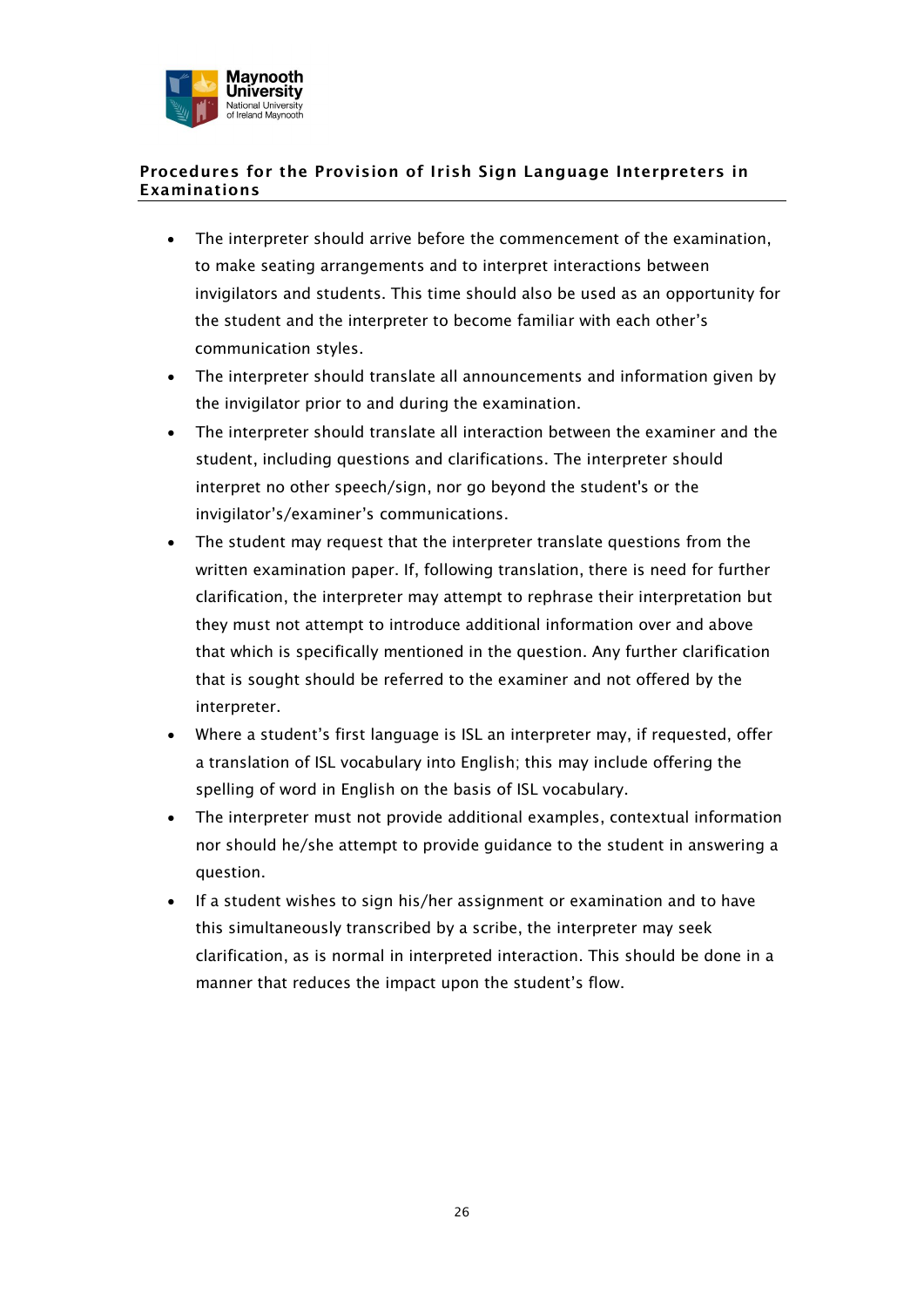

# <span id="page-26-0"></span>**Section Three:**

# <span id="page-26-1"></span>**Appendices**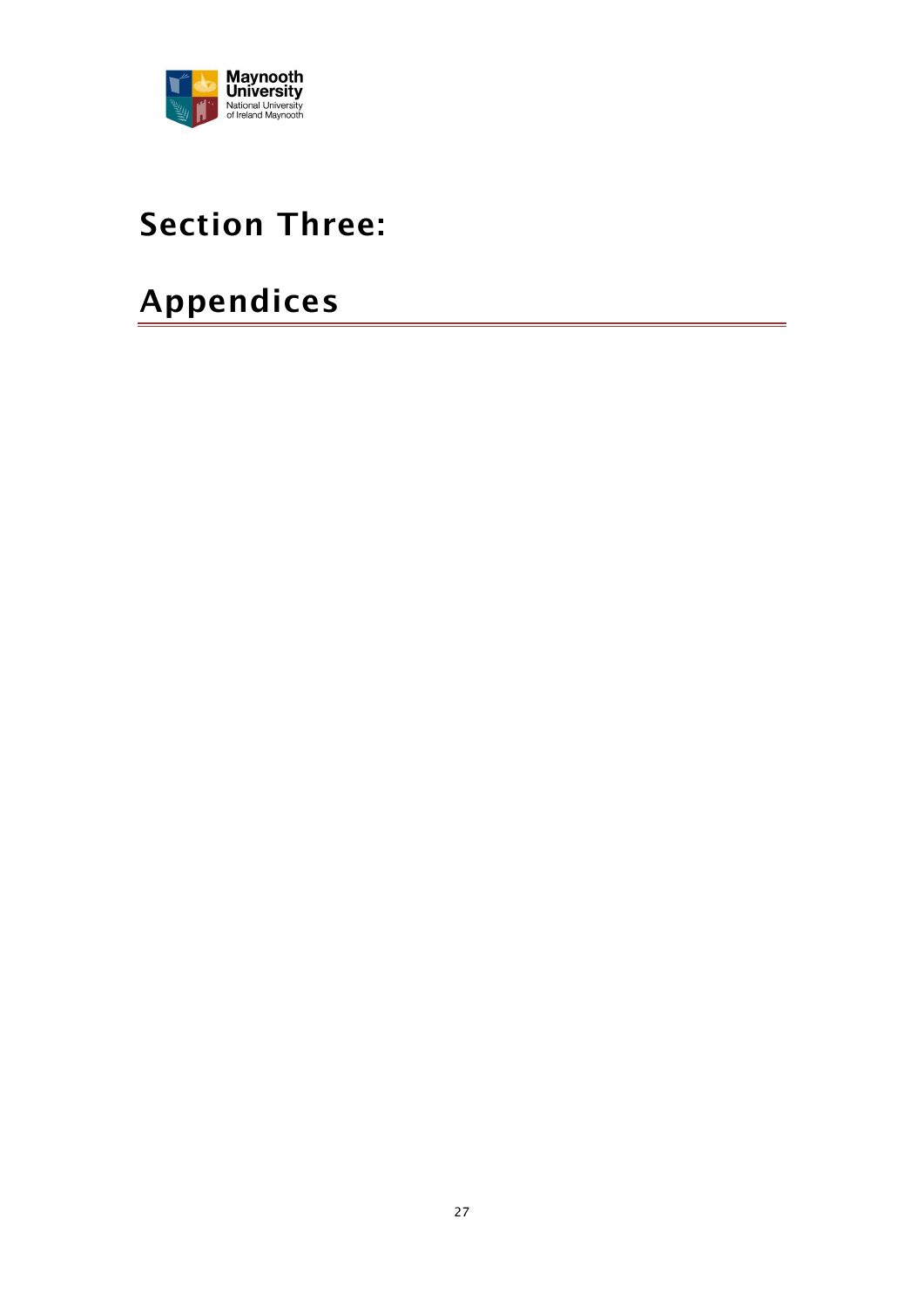

### **Appendix 1: Member Institutions of DAWN**

Athlone Institute of Technology Dublin City University Dublin Institute of Technology Cork Institute of Technology Galway-Mayo Institute of Technology Institute of Art Design & Technology Institute of Technology Tallaght Letterkenny Institute of Technology Limerick Institute of Technology National College of Art & Design National College of Ireland National University of Ireland Galway National University of Ireland Maynooth Queens University Belfast Royal College of Surgeons in Ireland Trinity College Dublin University College Cork University College Dublin University of Limerick University of Ulster Waterford Institute of Technology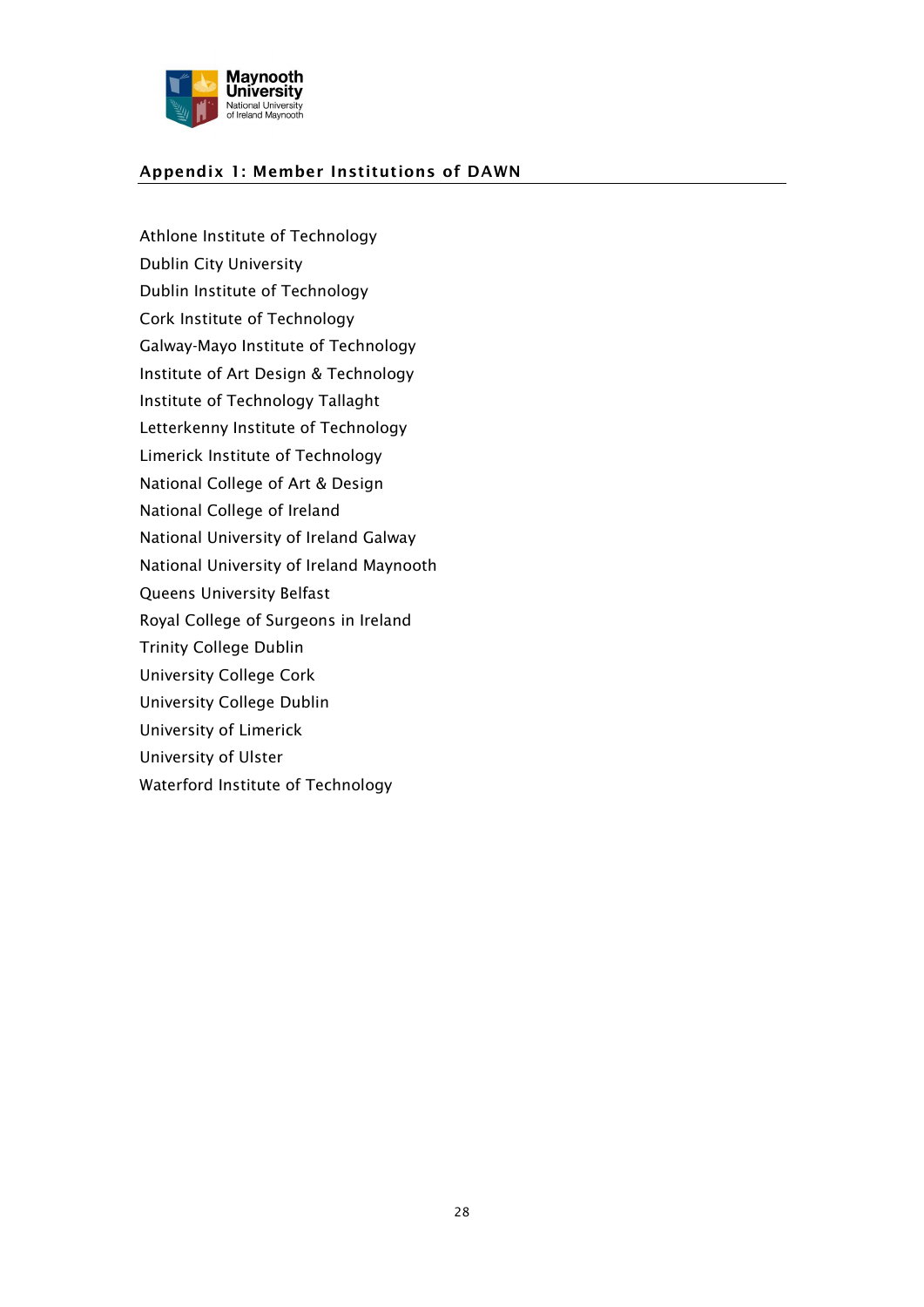

# <span id="page-28-0"></span>**Appendix 2: Membership of The Examinations Working Group**

- Ms. Rose Ryan, Acting Director of Access, Maynooth University (Chair)
- Ms. Siobhan Colclough, Disability Advisor, University College Cork
- Ms. Alison Doyle, Disability Officer, Trinity College Dublin
- Ms. Andrea Feeney, Director of Operations & IT, State Examinations Commission
- Mr. Alan Gregory, Senior Psychologist, National Educational Psychological Service
- Ms. Ruth Murphy, Disability Administrator, Cork Institute of Technology
- Ms. Anne O'Connor, Head of Disability and Learning Support Service, Dublin City University
- Ms. Aisling Palmer, Disability Officer, National University of Ireland Galway
- Ms. Fiona Sweeney, Manager Access Centre, University College Dublin
- Mr. Kieran Sweeney, Educational Psychologist
- Mr. Declan Treanor, Director of Disability Service, Trinity College Dublin
- Ms. Rita Wall, Educational Psychologist, Psychological Society of Ireland
- Specific Learning Difficulties subgroup (Aisling Palmer, University of Limerick, Siobhan Colclough, University College Cork, and Bernie Langtry, Athlone Institute of Technology) reviewed accommodations for students with specific learning difficulties. Alison Doyle, Trinity College Dublin also advised this group.
- Assistive Technology subgroup (Simon Ahern, Maynooth University, Ann Fogarty, National College of Ireland, Michelle Power, Waterford Institute of Technology, Linda Doran, University College Cork) reviewed Assistive Technology provision and identified best practice.
- Disability accommodations were reviewed by Rose Ryan, Maynooth University, and Anne O Connor, Dublin City University
- Surveys were coordinated by Declan Treanor, Trinity College Dublin and Fiona Sweeney, University College Dublin.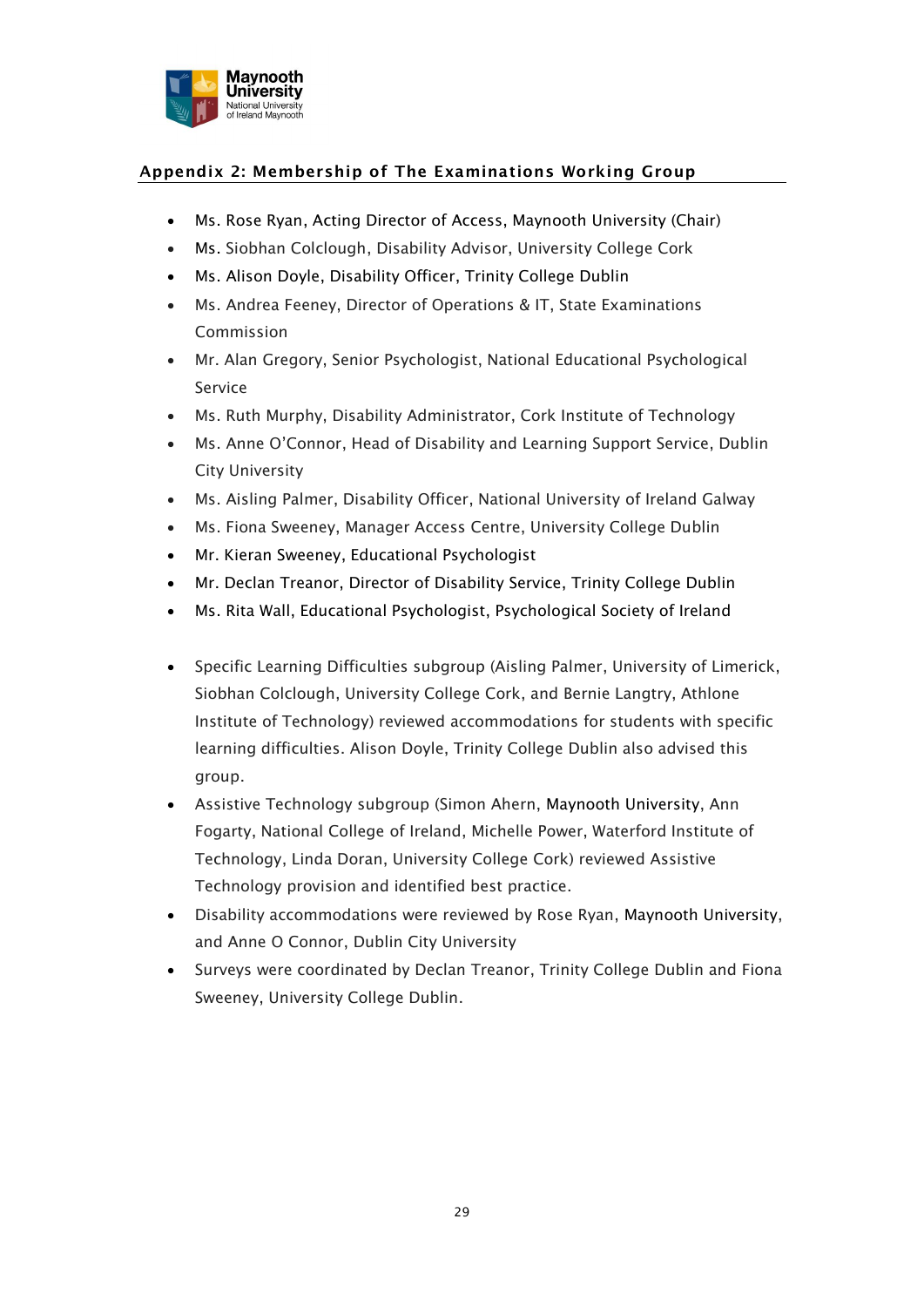

# <span id="page-29-0"></span>**Appendix 3: Definition of Disability**

The legal definition of disability, which is outlined in the Equal Status Acts (2000- 2011)*,* defines disability as follows:

- 1. "the total or partial absence of a person's bodily or mental functions, including the absence of a part of a person's body,
- 2. the presence in the body of organisms causing or likely to cause, chronic disease or illness,
- 3. the malfunction, malformation or disfigurement of a part of a person's body,
- 4. a condition or malfunction which results in a person learning differently from a person without the condition or malfunction, or
- 5. a condition, illness or disease which affects a person's thought processes, perception of reality, emotions or judgement or which results in disturbed behaviour."